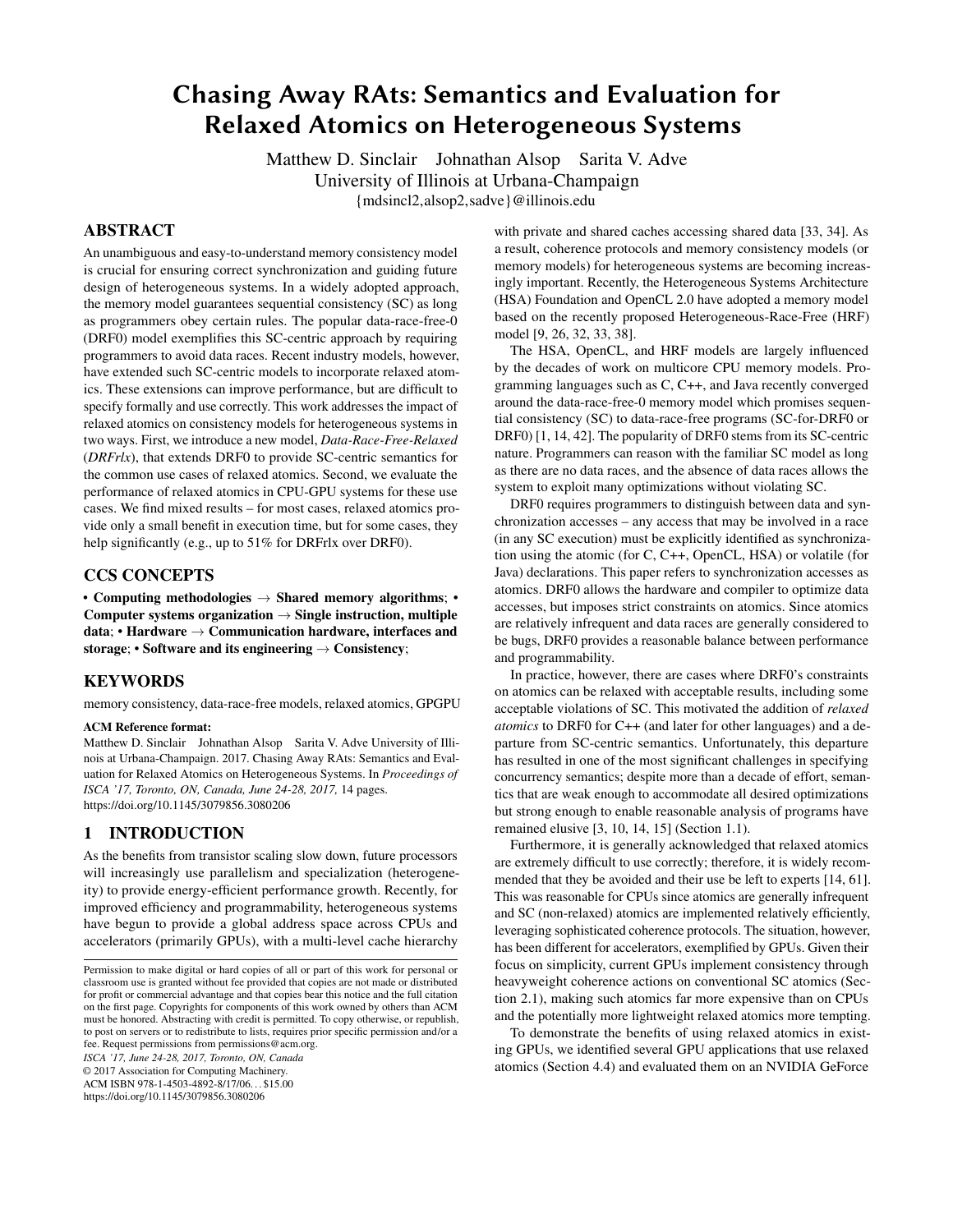<span id="page-1-1"></span>

Figure 1: Relaxed atomics speedup on a discrete GPU.

GTX680. Figure [1](#page-1-1) shows the speedup of using relaxed atomics instead of SC atomics for the 9 applications [\[16,](#page-13-8) [18,](#page-13-9) [25,](#page-13-10) [48,](#page-13-11) [50,](#page-13-12) [52,](#page-13-13) [57\]](#page-13-14) with the highest percentage of atomics (as determined from dynamic instruction profiling). Although relaxed atomics do not affect performance for some benchmarks, other benchmarks see huge benefits (e.g., up to a 99X speedup for PageRank), motivating the need for reasonable semantics for relaxed atomics. The main results of our paper (Section [6\)](#page-10-0) show that for future integrated CPU-GPU systems with coherent caches and a global address space (with arguably faster synchronization than discrete systems), the benefits are less dramatic, but high enough that relaxed atomics will still be tempting.

This paper makes two broad contributions. First, we develop new SC-centric semantics for relaxed atomics using a distinct approach. Second, we provide, to our knowledge, the first quantitative evaluation of relaxed atomics on integrated CPU-GPU systems.

#### <span id="page-1-0"></span>1.1 Current Semantics with Relaxed Atomics

The key difficulty underlying efforts to formalize relaxed atomics has been the requirement to prohibit executions that generate values from "out-of-thin-air" due to self-satisfying speculations within causal loops [\[14,](#page-12-2) [42\]](#page-13-6). Much has been written about the many subtleties of this problem [\[3,](#page-12-3) [9,](#page-12-0) [10,](#page-12-4) [14,](#page-12-2) [15,](#page-12-5) [36,](#page-13-15) [49\]](#page-13-16); for lack of space, we accept its difficulty and only discuss the state-of-the-art for dealing with it.

The Java memory model was the first to struggle with the out-ofthin-air issue. It attempted to define semantics for programs with data races that were weak enough to enable all desirable optimizations but strong enough to preserve security considerations by minimally prohibiting out-of-thin-air values. The resulting model is extremely complex [\[42\]](#page-13-6), was later discovered to have a flaw that unintentionally precluded key optimizations, and remains unfixed [\[62\]](#page-13-17).

C++11 is different from Java in that it was deemed reasonable to give programs with data races undefined semantics (C++ gives undefined semantics for other situations as well). However, it ran into Java-like problems when attempting to formalize semantics for relaxed atomics that were purported to avoid the thin-air problem while enabling desirable optimizations for such accesses. Unfortunately, a fatal flaw was again discovered in the C++11 formalism that remains to be fixed [\[12,](#page-12-6) [14\]](#page-12-2). C++14 therefore just gives informal wording that systems should not produce out-of-thin-air values [\[13\]](#page-12-7).

Boehm and Demsky have proposed a system restriction to deal with the problem, but it has not yet been accepted by vendors [\[15\]](#page-12-5). Recently, two models have been proposed that claim to enable all desired optimizations and prevent out-of-thin-air values [\[36,](#page-13-15) [49\]](#page-13-16); however, they are based on complex theories such as event structures and promises, which seem difficult for most programmers.

In summary, all current approaches to formalize relaxed atomics are acknowledged to have significant limitations. Furthermore, all *require giving up the familiar interface of SC, even if there is a single relaxed atomic in the program, including one buried in invisible library code.* We discuss related work further in Section [7.](#page-12-8)

### 1.2 Our Approach for Semantics

Prior approaches focused on defining a system that enables desirable optimizations for relaxed atomics (specifically, reordering relaxed atomics with respect to each other and data accesses) without allowing "out-of-thin-air" values. So far, this approach has failed because what constitutes "out-of-thin-air" has been difficult to pin down and arbitrary accesses may be distinguished as relaxed atomics.

We take a different approach motivated by how we see developers wanting to use relaxed atomics. Specifically we ask the following questions. *What are the common uses of relaxed atomics? Can we characterize these uses in terms of their properties in SC-centric executions? Can we then express the model as ensuring SC-centric behavior for programs that use relaxed atomics only for the specified use cases (i.e., only if the specified properties are obeyed by the program)?* This is precisely the approach that led to the programmercentric data-race-free class of models [\[1,](#page-12-1) [2\]](#page-12-9). By stating a priori a set of requirements for accesses that can be distinguished as relaxed atomics, we reduce the scope of the problem and make it easier to find a reasonable solution.

Comparing again to the approach of the original DRF models [\[1,](#page-12-1) [4\]](#page-12-10), that work examined the optimizations that were being proposed by the "hardware-centric" models of the day (e.g., weak ordering [\[24\]](#page-13-18), processor consistency [\[29\]](#page-13-19), release consistency [\[28\]](#page-13-20), etc.) and determined how to characterize memory accesses where such optimizations would be safe (i.e., not violate SC). Thus, a key insight of DRF0 was that memory accesses not involved in a race, informally referred to as data accesses, could be reordered without violating SC. Later versions discovered other characterizations that led to more optimizations; e.g., the DRF1 model characterized paired vs. unpaired atomics where unpaired atomics did not require any ordering constraints relative to data accesses [\[4\]](#page-12-10).

To identify use cases for relaxed atomics, we reached out to vendors, developers, and researchers active in this area. We developed a new model, *Data-Race-Free-Relaxed* or *DRFrlx*, that captures these use cases within an SC-centric form. We discovered five use cases. (1) *Unpaired atomics*: Several relaxed atomics were the unpaired atomics already characterized by DRF1 [\[4\]](#page-12-10), which is already SC-

(2) *Commutative atomics*: These relaxed atomics incurred racy interactions only using operations that are commutative. They required a minor adjustment to the definition of SC to accommodate standard relaxed atomic optimizations within an SC-centric framework.

centric (Section [2.3\)](#page-2-1).

(3) *Non-ordering atomics*: These atomics are involved in racy interactions, but these interactions are never responsible for creating an order between other accesses. Again, relaxed atomics style optimizations can be performed on such accesses without violations of SC. (4) *Quantum atomics*: Some uses of relaxed atomics truly violate SC.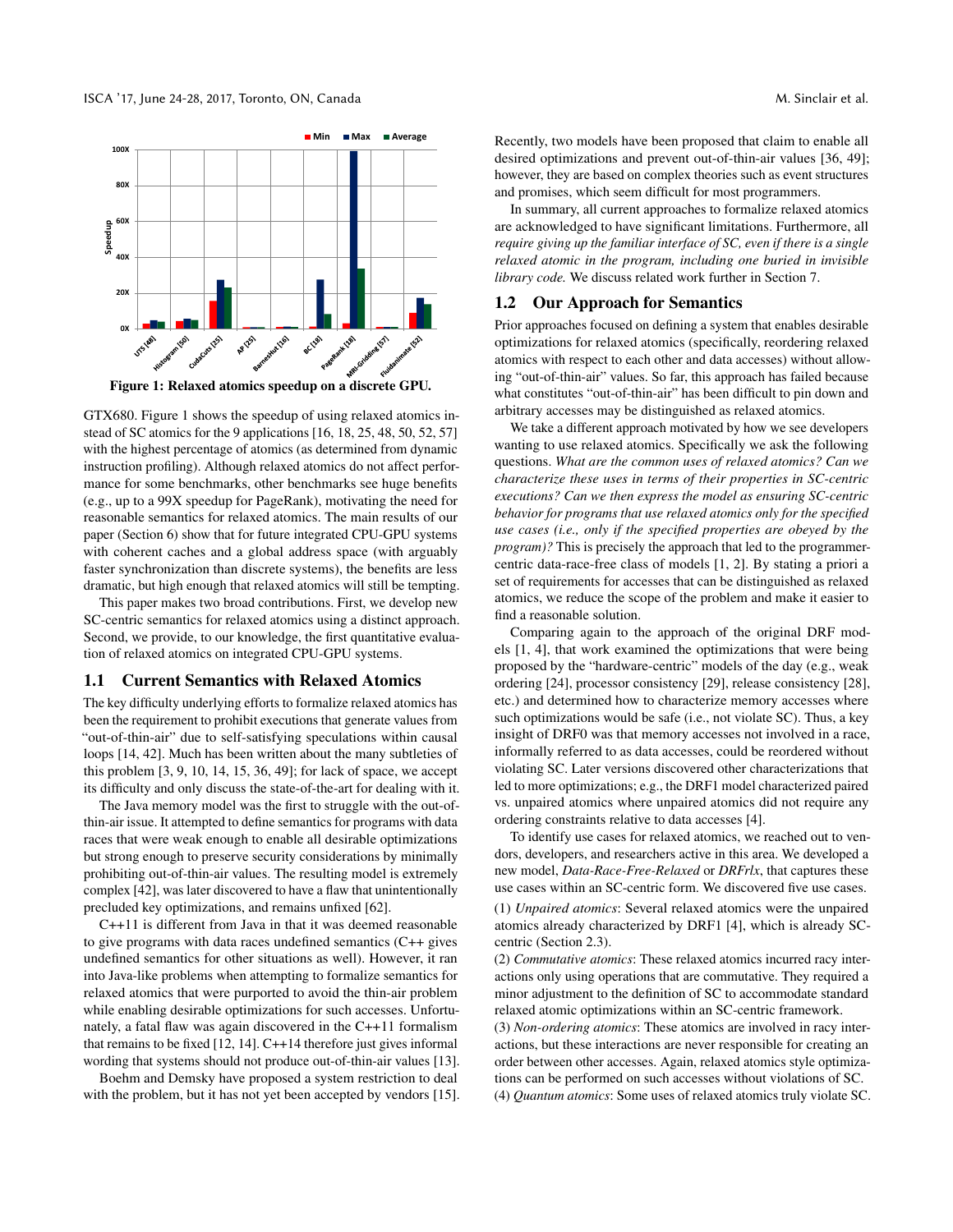Programmers justify such atomics as being truly robust and resilient to a large range of approximate (non-SC) values (e.g., split counters [\[44\]](#page-13-21)). We call such cases quantum atomics and explicitly exploit the intuition that their values are resilient – we require programmers to reason about correctness given that a quantum load may return (almost) any value. To facilitate this, we define a quantum-equivalent program that (logically) replaces quantum accesses with functions returning random values and require SC semantics for such programs (with some additional properties). This may seem bizarre at first; however, these uses of relaxed atomics have been justified in the past as being resilient to many bizarre outcomes, we simply make that expectation explicit, and only for this sub-class of relaxed atomics. Our expectation is that by clearly stating this requirement, the use of such atomics will be restricted to scenarios where such analysis is reasonable; e.g., where a quantum atomic cannot affect the address of a reference or lead to intuitively impossible control flow.

(5) *Speculative atomics*: To avoid the high overhead of synchronizing, some applications (e.g., seqlocks [\[11\]](#page-12-11)) speculatively read shared data to enable concurrent readers, without proper synchronization. If a write occurs concurrently, the speculative reads are discarded. Even though the speculative reads may produce inconsistent, non-SC values, these values do not affect the final result. We call such accesses speculative atomics and provide SC-centric semantics for them by effectively adjusting the definition of SC to ignore accesses that do not affect the final result.

*In summary*, like other DRF models, DRFrlx is specified as a contract between the programmer and the system. It requires that all atomics be distinguished as SC atomics or one of the above relaxed atomics (which must obey the above properties). In return, the system will appear SC (for that program or its quantum-equivalent program). Although DRF0/1 are simpler than DRFrlx, in practice their implementations in modern programming languages are made complicated by the addition of relaxed atomics. DRFrlx provides the same semantics as DRF0/1 when relaxed atomics are not used and simpler semantics for relaxed atomics than the state-of-the-art.

We do not claim that our approach covers every possible use case of relaxed atomics. Further, we focus on the memory\_order\_relaxed version of relaxed atomics as defined by C++. We did not explore other relaxed orderings such as memory\_order\_acquire and memory\_order\_release (briefly discussed in Section [7\)](#page-12-8). Instead we cover all common use cases of memory\_order\_relaxed with reasonable-to-use semantics. In particular, a relaxed atomic within a library function of a legal DRFrlx program does not require a user to understand the function's implementation as long as the library writer can convey the expected pre- and post-conditions for SC executions of the (quantum-equivalent) program.

### 1.3 Evaluation

Although DRFrlx also applies to multicore CPUs, we evaluate DRFrlx for GPU based systems since, as discussed above, heavyweight GPU actions on atomics make relaxed atomics attractive. To determine if the complexity of relaxed atomics is worthwhile for CPU-GPU systems, we created benchmarks based on the use cases we gathered and identified applications in standard benchmark suites that use relaxed atomics. Then we analyzed all the microbenchmarks and benchmarks for the DRF0, DRF1, and DRFrlx memory models

and the conventional GPU (Section [2.1\)](#page-2-0) and DeNovo [\(2.2\)](#page-2-2) coherence protocols. We do not compare to HRF (discussed further in Section [7\)](#page-12-8) because only one application (UTS) and one microbenchmark (Flags) could benefit from HRF's locally scoped synchronizations.

Our evaluation shows mixed results for the effectiveness of DRF1 and DRFrlx. For the microbenchmarks, DRF1 and DRFrlx provide only small benefit (on average, 6% execution time reduction for GPU and 10% for DeNovo). For two applications (BC and PageRank), the benefits of DRF1 were significant – depending on the input, DRF1 reduces execution time by up to 53% for DeNovo and 49% for GPU coherence and improves energy by increasing reuse. Moreover, DRFrlx provides additional benefits over DRF1 for both – up to 29% for DeNovo and 37% for GPU coherence. Comparing the interaction between the different protocols and consistency models, we find that (as shown in past work), DeNovo improves performance relative to GPU or is comparable for DRF0 (for all but 3 use cases). For DRF1 and DRFrlx, the gap between DeNovo and GPU coherence stays roughly constant. On average, compared to GPU coherence, DeNovo reduces execution time by 14%, 14%, and 12% and energy by 16%, 18%, 18% for DRF0, DRF1, and DRFrlx, respectively.

#### 2 BACKGROUND

### <span id="page-2-0"></span>2.1 Modern GPU Coherence

In conventional GPU coherence protocols, synchronization happens infrequently and at a coarse granularity. As a result, GPUs use simple, software-driven coherence protocols that rely on data-racefreedom, invalidate the entire cache on paired synchronization reads, write-through all dirty data to the shared last level cache (LLC) on paired synchronization writes, and require all atomics to execute at the LLC (e.g., the L2). While this scheme provides high performance for conventional GPU applications, it is sub-optimal for emerging applications with fine-grained synchronization. To mitigate some inefficiencies, the HRF memory model introduced scoped synchronization for GPUs, but has been shown to be insufficient and unnecessarily complex [\[7,](#page-12-12) [53\]](#page-13-22) (discussed further in Section [7\)](#page-12-8).

# <span id="page-2-2"></span>2.2 The DeNovo Coherence Protocol

Previous work has demonstrated that the DeNovo coherence protocol is a good fit for heterogeneous CPU-GPU systems because it provides high performance for a wide variety of applications without the complexities of scoped synchronization [\[53\]](#page-13-22). DeNovo is a hybrid of both GPU-style and ownership-based (e.g., MESI) coherence protocols. Like ownership-based protocols, DeNovo obtains ownership for stores and uses writeback caches. Like GPU-style coherence protocols, DeNovo also exploits data-race-freedom to do readerinitiated self-invalidations. In contrast with GPU-style coherence which performs atomics at the LLC, DeNovo obtains ownership for all atomics at the L1, exploiting reuse for atomics.

#### <span id="page-2-1"></span>2.3 DRF1 Consistency Model

The DRF1 memory model removes some ordering constraints from DRF0 by distinguishing paired synchronization read-write atomics from unpaired atomics that do not order data operations [\[4\]](#page-12-10). It allows unpaired atomics to be reordered with respect to data operations without violating SC for DRF1 programs (defined below).

#### 2.3.1 Terminology.

We use the following terminology throughout the rest of our paper [\[4\]](#page-12-10). An *operation* is a memory access that either reads a memory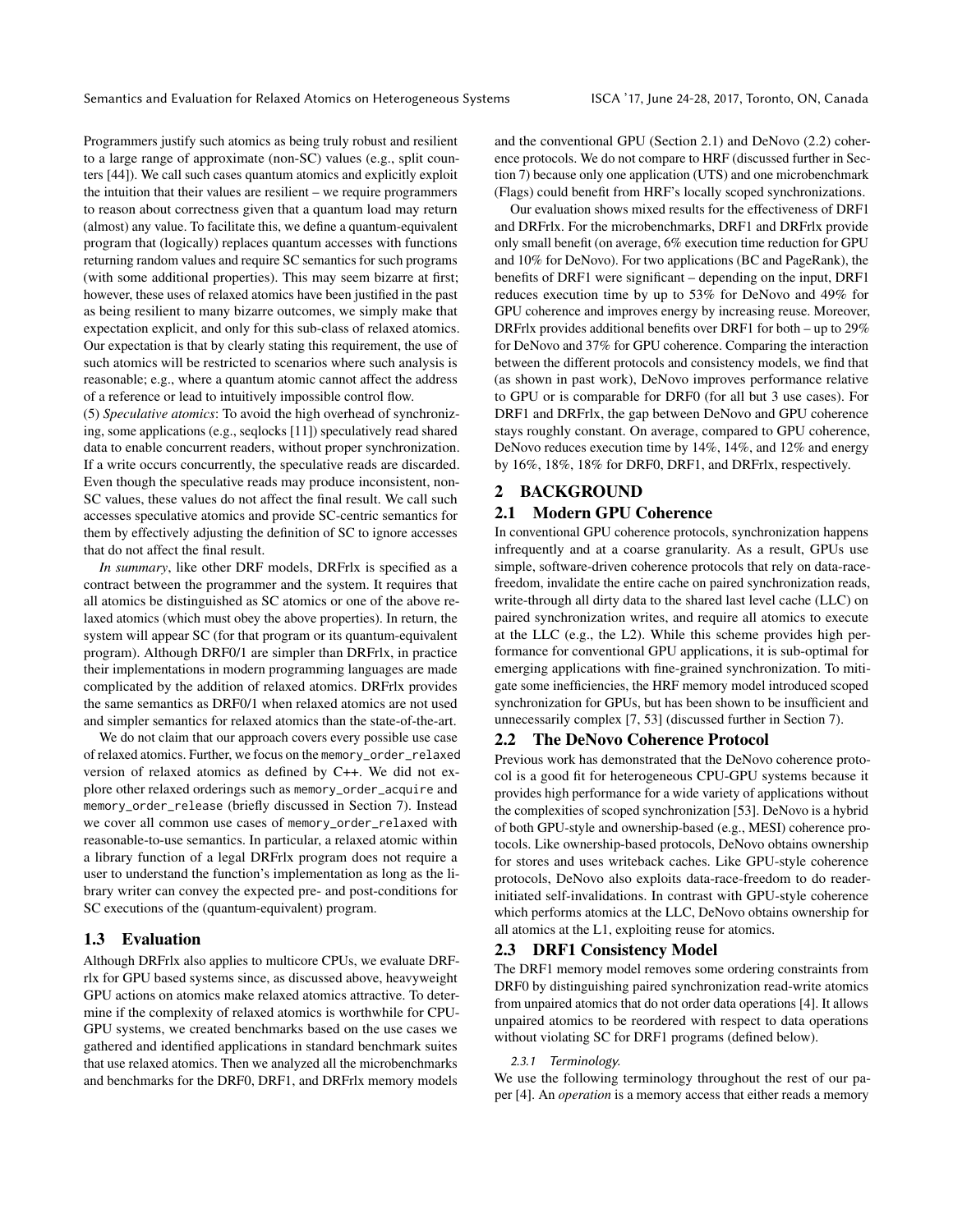location (a load) or modifies a memory location (a store). Two memory operations *conflict* if they access the same memory location and at least one of them is a store. Two memory operations, *op1* and *op2*, are ordered by *program order* (*op1*  $\stackrel{\mathbf{po}}{\longrightarrow}$  *op2*) if and only if both are from the same thread and *op1* is ordered before *op2* by the program text. An execution is *sequentially consistent (SC)* if there exists a total order, *T*, on all its memory operations such that (i) *T* is consistent with *program order* and (ii) a load *L* returns the value of the last store *S* to the same location ordered before *L* by *T*. We refer to *T* as an *SC total order* for the execution.<sup>[1](#page-3-0)</sup>

2.3.2 Formal Definition of DRF1.

All memory operations are distinguished to the system as either data or atomic. An atomic operation is distinguished as either paired or unpaired. $<sup>2</sup>$  $<sup>2</sup>$  $<sup>2</sup>$ </sup>

Definitions for an SC Execution with *SC total order T*:

**Synchronization Order 1** ( $\frac{\text{sol}}{\longrightarrow}$ ): Let **X** and **Y** be two memory operations in an execution.  $X \xrightarrow{sol} Y$  if and only if X and Y conflict,  $X$  is a paired synchronization write,  $Y$  is a paired synchronization read, and X is ordered before Y in the *SC total order*.

**Happens-before-1** ( $\stackrel{\text{hb1}}{\longrightarrow}$ ): The happens-before-1 relation is defined on the memory operations of an execution as the irreflexive transitive closure of po and so1:  $hb1 = (po \cup so1) +$ .

Race: Two operations **X** and **Y** in an execution form a race (under DRF1) if and only if  $X$  and  $Y$  are from different threads, they conflict with each other, and they are not ordered by happens-before-1.

**Data Race:** Two operations  $X$  and  $Y$  form a data race (under DRF1) if and only if they form a race and at least one of them is distinguished as a data operation.

Program and Model Definitions:

DRF1 Program: A program is DRF1 if and only if for every SC execution of the program, all operations can be distinguished by the system as either data, paired atomic, or unpaired atomic, and there are no data races (under DRF1) in the execution.

DRF1 Model: A system obeys the DRF1 memory model if and only if the result of every execution of a DRF1 program on the system is the result of an SC execution of the program.

Optimizations: In addition to allowing all of the optimizations of DRF0, DRF1 also allows unpaired atomics to be reordered with respect to data operations, without violating SC for DRF1 programs.

Mechanism for distinguishing memory operations:

Data-race-free-1 requires that data operations can be distinguished from atomic operations, and that paired atomics can be distinguished from unpaired atomics. We reuse existing C++ support to distinguish data and atomic operations, and we add a new annotation to distinguish paired and unpaired operations, similar to how C++ distinguishes SC atomics and relaxed atomics [\[54\]](#page-13-23).

# <span id="page-3-7"></span>3 RELAXED ATOMIC USE CASES AND DRF-RELAXED MODEL

We collected examples of how developers use relaxed atomics and categorized them in Table [1](#page-3-2) based on what type of race occurs in

<span id="page-3-2"></span>

| <b>Relaxed Atomic Category</b> | <b>Application</b>             |  |  |  |
|--------------------------------|--------------------------------|--|--|--|
|                                |                                |  |  |  |
| Unpaired (Section 3.1.1)       | Work Queue [26]                |  |  |  |
| Commutative (Section 3.2.1)    | Event Counter [14, 17, 50, 61] |  |  |  |
| Non-Ordering (Section 3.3.1)   | Flags $[61]$                   |  |  |  |
| Quantum (Section 3.4.1)        | Split Counter [44],            |  |  |  |
|                                | Reference Counter [46, 61]     |  |  |  |
| Speculative (Section 3.5.1)    | Seglocks [11]                  |  |  |  |
| . .<br>-- - -                  |                                |  |  |  |

Table 1: GPU relaxed atomic use cases.

```
struct Task;
struct MsgQueue {
  atomic \langle \text{int} \rangle _occupancy = 0;
  Task * dequeue ()
    if ( occupancy atomic load (mem order seq cst) == 0) {
       return NULL;
      e l s e \{ \ldots}
  int occupancy () {
    return _occupancy . atomic_load (mem_order_relaxed);
  }
   . . .
  globalQueue;
// Thread tl (service thread):
  void periodicCheck() {<br>if (globalQueue.occupancy() > 0) {
       Task * t = globalQueue. dequeue ();
       if (t) = NULLt. execute();
    }
  }
```
Listing 1: Work Queue example [\[26\]](#page-13-3).

the program: unpaired, commutative, non-ordering, quantum, or speculative. Although our sources contain additional examples that use relaxed atomics, we do not discuss them because they are similar to our examples. Based on these use cases, we introduce DRFrlx, which extends DRF0 and DRF1 [\[2\]](#page-12-9) to allow certain relaxed atomics to be reordered without compromising SC-centric semantics.

#### 3.1 Unpaired Atomics

<span id="page-3-3"></span>3.1.1 Unpaired Atomics Use Case.

Work Queue [\[26\]](#page-13-3): In Listing [1,](#page-3-4) a service thread and client thread use a shared work queue to communicate.<sup>[3](#page-3-5)</sup> The service thread periodically checks whether the client thread has requested service from it by reading from an incoming message queue. When there are no new messages (the common case), nothing needs to be done and the service thread continues to do other work (on other data, not shown). Although the occupancy checks occur frequently, the service threads' atomics only need to order data when the queue is not empty.

If this example were constrained to using paired (i.e., SC) atomics, then every occupancy check must invalidate the entire L1 cache with current GPU protocols. In the common case of an empty queue, this invalidation is unnecessary and precludes data reuse. Moreover, Work Queue can use relaxed atomics in occupancy without violating SC, because all memory accesses will be ordered by the SC atomic in dequeue. By using an unpaired atomic for the occupancy check, DRF1 removes the need to invalidate the cache when the queue is empty, enables unpaired operations to be reordered with respect to data operations, and provides benefits similar to relaxed atomics.<sup>[4](#page-3-6)</sup>

<span id="page-3-0"></span><sup>&</sup>lt;sup>1</sup>For brevity, we refer the reader to [\[2\]](#page-12-9) for formal definitions of several intuitive notions. Informally, an *execution* must obey correctness requirements for a single core. To accommodate *read-modify-writes* (RMW), the read (load) and write (store) of a RMW must appear together in an SC total order.

<span id="page-3-1"></span><sup>&</sup>lt;sup>2</sup>Paired atomics are the equivalent of SC atomics in the C and C++ models [\[14\]](#page-12-2).

<span id="page-3-5"></span><sup>3</sup>All listings use C/C++ convention – mem\_order\_seq\_cst and mem\_order\_relaxed identify SC and relaxed atomics, respectively.

<span id="page-3-6"></span><sup>&</sup>lt;sup>4</sup>If Work Queue uses multiple occupancy queues, then relaxed atomics could potentially violate SC. However, since these accesses are amenable to approximation, and the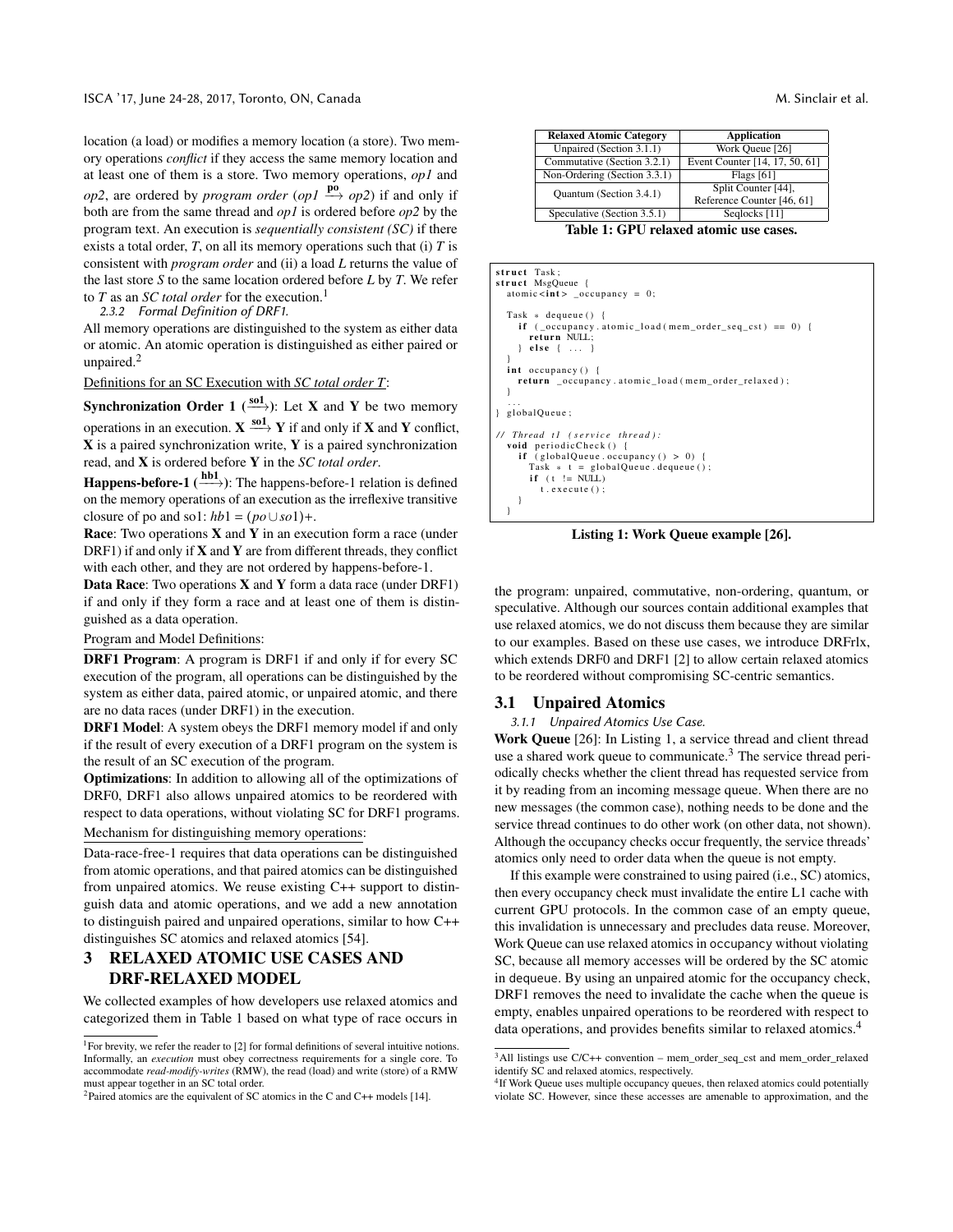<span id="page-4-2"></span>

Listing 2: Event counters example [\[14,](#page-12-2) [17,](#page-13-24) [50,](#page-13-12) [61\]](#page-13-7).

DRF1 provides most of the benefits of relaxed atomics for Work Queue by removing the ordering constraint between data and unpaired atomics (while preserving SC); however, unlike relaxed atomics, DRF1 constrains unpaired atomics to respect program order with respect to other unpaired atomics. New classes of relaxed atomics discussed in the rest of this section relax this constraint.

### <span id="page-4-0"></span>3.2 Commutative Atomics

### 3.2.1 Commutative Atomics Use Case.

Event Counter [\[14,](#page-12-2) [17,](#page-13-24) [50,](#page-13-12) [61\]](#page-13-7): In event counters, such as histograms, multiple worker threads concurrently increment shared global counters, as illustrated in Listing [2.](#page-4-2) Since these increments form a race, they must be distinguished as atomic. Straightforward DRF0/1 implementations would serialize program ordered increments and, for current GPU protocols, invalidate the L1 cache, and flush the store buffer. On inspection, however, one can reason that reordering the increments produces acceptable results; therefore, common uses distinguish the increments as relaxed atomics.

3.2.2 Commutative Atomics Informal Intuition.

We make the following key observations that enable us to formalize the intuition behind the safe reordering of the increments in Listing [2:](#page-4-2) (i) racing increments in an execution of Listing [2](#page-4-2) are commutative and give the same result regardless of their order of execution, (ii) the values they load are not used elsewhere (and so need not be considered as part of the result of the execution), and (iii) the final incremented value is loaded only after another paired synchronization interaction (a barrier from the join in the listing). We refer to atomics with the above properties as *commutative atomics*, formalized below.

We can now reason that the execution order of racy commutative atomics does not impact the final result of the execution and cannot be used to infer the ordering of other operations in the execution. Further, the load of the final value after all the racy, conflicting commutative atomics is always separated by paired (SC) synchronization; therefore, the load does not rely on the ordering of commutative atomics (with respect to other relaxed atomics) for its correct value.

Thus, reordering commutative atomics with respect to other program ordered relaxed atomics (unpaired, commutative, and others discussed later) does not violate SC.

The above reasoning uses a slight departure from the conventional notion of what constitutes the "result" of an (SC) execution. Much literature considers the value returned by each load to be part of the result. We define the result to be the memory state at the end of the (SC) execution.[5](#page-4-3) Thus, we can ignore the values of reads that do not affect the final memory state when considering if an execution is SC.

#### <span id="page-4-4"></span>3.2.3 DRFrlx Formal Definition (Version 1).

Since DRFrlx extends DRF1, we only list the components of DRFrlx version 1 that differ from DRF1. All memory operations need to be identified as data, paired, unpaired, or *commutative*.

Definitions for an SC Execution:

Result of an execution: The memory state at the end of the execution.

Commutativity: Two stores or RMWs to a single memory location *M* are *commutative with respect to each other* if they can be performed in any order and yield the same value for *M*.

Commutative Race: Two operations  $X$  and  $Y$  form a commutative race if and only if:

- (1)  $X$  and  $Y$  form a race,
- (2) at least one of  $X$  or  $Y$  is distinguished as a commutative operation, and
- (3)  $X$  and  $Y$  are not commutative with respect to each other or the value loaded by either operation is used by another instruction in its thread.

Program and Model Definitions:

DRFrlx Program: A program is DRFrlx if and only if for every SC execution of the program:

- all operations can be identified by the system as either data or as paired, unpaired, or commutative atomics, and
- there are no data races or commutative races in the execution.

DRFrlx Model: A system obeys the DRFrlx memory model if and only if the result of every execution of a DRFrlx program on the system is the result of an SC execution of the program.

#### 3.3 Non-Ordering Atomics

<span id="page-4-1"></span>3.3.1 Non-Ordering Atomics Use Case.

Flags [\[61\]](#page-13-7): Listing [3](#page-5-2) uses shared global flags to communicate between threads. Worker threads repeatedly loop until the stop flag is set. Within the loop, if certain conditions are met, a worker sets the dirty flag to signify something has been accessed that the main thread needs to clean up later (cleanup\_dirty\_stuff). Once the main thread has set stop, the workers exit. A global barrier (join\_workers) ensures that all worker threads exit before the main thread loads the dirty flag.

Both dirty and stop must be distinguished as atomics. The stores to dirty can be distinguished as commutative since they obey

queues' values will be double-checked by the dequeue function, we can retain SCcentric semantics by distinguishing these accesses as quantum atomics (Section [3.4\)](#page-5-1).

<span id="page-4-3"></span><sup>5</sup>For brevity, our formalism assumes finite SC executions. We can handle infinite executions as in [\[2\]](#page-12-9) – we assume that any prefix of an SC total order is finite and consider the memory state at the end of appropriate finite prefixes as the results. For simplicity, we also ignore external outputs in our definition of result; again, this can be easily incorporated similar to [\[2\]](#page-12-9) and does not affect our model specifications.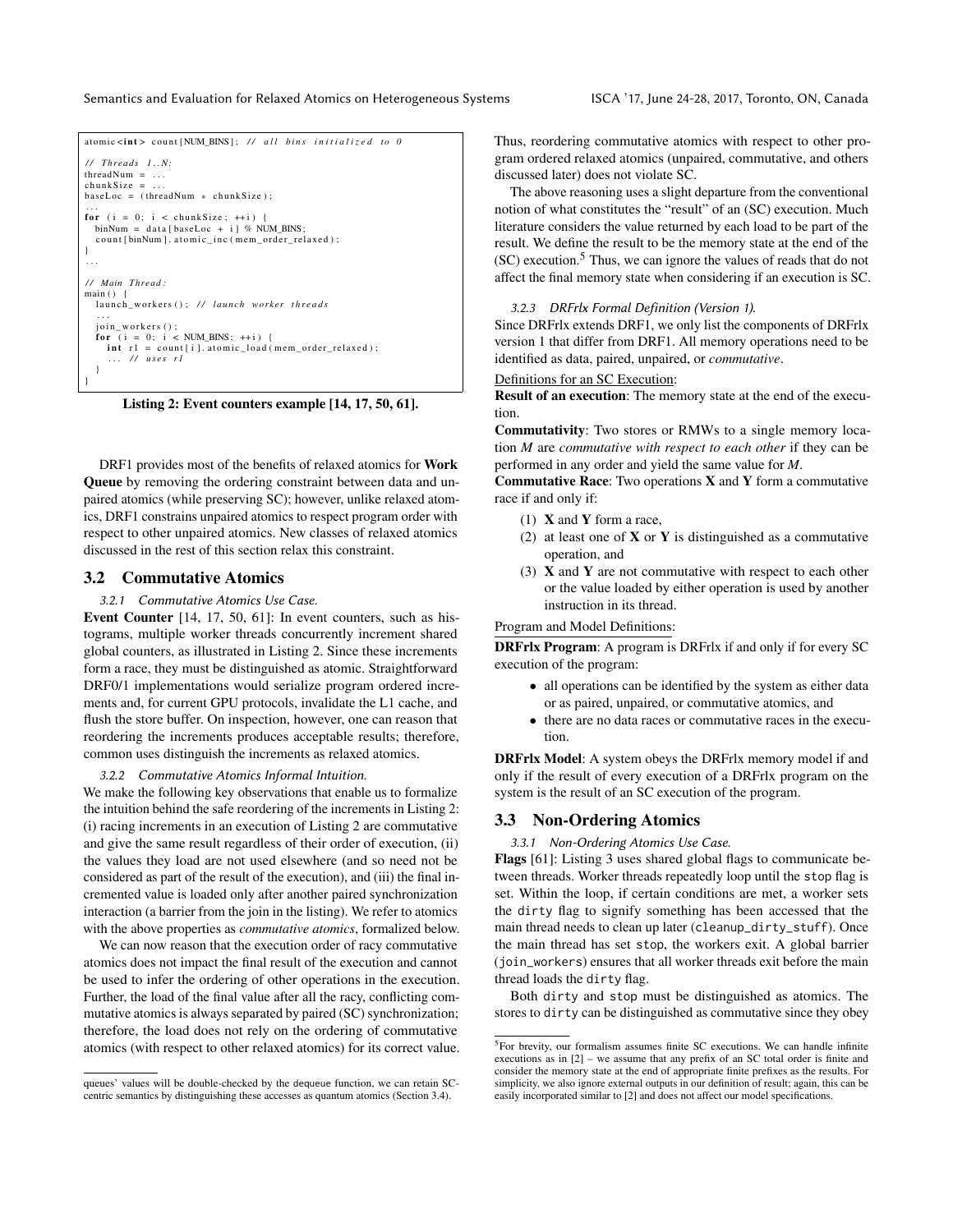<span id="page-5-2"></span>

| atomic<br>bool> dirty = false, stop = false;                                                                     |
|------------------------------------------------------------------------------------------------------------------|
| $//$ Threads $1N$ :                                                                                              |
| .<br>while (!stop.atomic_load(mem_order_relaxed)) {<br>if $()$ {<br>dirty.atomic_store(true, mem_order_relaxed); |
| $\cdots$                                                                                                         |
| // Main Thread:<br>main()                                                                                        |
| launch workers(); // launch threads 1N                                                                           |
| .<br>stop.atomic_store(true, mem_order_relaxed);<br>join workers();                                              |
| <b>if</b> (dirty.atomic_load(mem_order_relaxed))<br>$cleanup\_dirty_stuff()$ ;                                   |
|                                                                                                                  |

#### Listing 3: Flags example [\[61\]](#page-13-7).

<span id="page-5-3"></span>

Figure 2: Executions with program/conflict graphs and ordering paths, (a) with a non-ordering race and (b) without a nonordering race.  $UNP =$  unpaired,  $NO =$  non-ordering,  $P =$  paired.

all the necessary requirements. Before the barrier, stop is simultaneously accessed by all threads without any intervening paired atomic. We can informally reason that making the operations to stop relaxed will not violate SC for this code. Similarly, we can also reason that the load of dirty after the global barrier can also be relaxed.

#### 3.3.2 Non-Ordering Atomics Informal Intuition.

The key intuition behind why the operations to stop and dirty can be relaxed is that they are not being used to order any other operations – the global barrier orders any conflicting operations that need to be ordered. Thus, reordering the operations to stop and dirty with respect to other relaxed operations will not violate SC.

To exploit the above intuition, we formalize what it means for a pair of conflicting (racing) operations to "not order" other operations (using formalism developed in [\[2\]](#page-12-9)), and call such operations *nonordering* atomics. We use the notion of a program/conflict graph, which captures program order and the execution order of conflicting operations in an execution. For SC, this graph must be acyclic. That is, if there is a path in this graph from an operation  $X$  to a conflicting operation  $Y$ , then  $X$  must execute before  $Y$  to prevent a cycle. In general, there can be many such "ordering paths" from  $X$  to  $Y$ . As long as the system guarantees that one such path is enforced, a cycle will be avoided – operations on other paths between  $X$  and  $Y$  may be reordered. Thus, non-ordering operations are those that either don't occur on ordering paths, or are absolved of ordering responsibilities because there is always another path that enforces the ordering. We refer to the latter path as a *valid path*. These concepts are formalized next and illustrated in Figure [2.](#page-5-3)

#### <span id="page-5-4"></span>3.3.3 DRFrlx Formal Definition (Version 2).

For simplicity, we only show the new DRFrlx components and the components that are modified from Section [3.2.3](#page-4-4) to support nonordering atomics. In version 2 of DRFrlx, all memory operations must be distinguished as data, paired, unpaired, commutative, or *non-ordering*.

Definitions for an SC Execution with *SC total order T*:

**Conflict Order**  $\stackrel{\text{co}}{\longleftrightarrow}$ :  $X \stackrel{\text{co}}{\longrightarrow} Y$  if and only if **X** and **Y** conflict and X is ordered before Y in *T*.

Program/Conflict Graph and a Path [\[2\]](#page-12-9): The program/conflict graph of an execution is a directed graph where the vertices are the (dynamic) operations of the execution and the edges represent program order and conflict order. Below all paths refer to paths in the program/conflict graph.

**Ordering Path** [\[2\]](#page-12-9): A path from **X** to **Y** is called an **ordering path** if it has at least one program order edge and  $X$  and  $Y$  conflict.

Valid Path [\[2\]](#page-12-9): An ordering path is valid if all its edges are: (1)

 $\underline{\phantom{a}}^{\text{hb1}}$ , or (2) between atomic accesses to the same address, or (3) between paired and/or unpaired accesses.

Non-ordering Race: Two operations,  $X$  and  $Y$  form a non-ordering race if and only if:

- (1)  $X$  and  $Y$  form a race, both are distinguished as atomics, and at least one of them is distinguished as a non-ordering atomic, and
- (2)  $X \xrightarrow{\text{co}} Y$  is on an ordering path from **A** to **B**, but there is no valid path from A to B.

Figure [2](#page-5-3) shows two example executions with their program/conflict graphs and ordering paths. In Figure  $2(a)$ , there is only one ordering path between the conflicting operations on X: X=3  $\overset{po}{\longrightarrow}$  $Y=2 \frac{c_0}{\gamma} r1=Y \stackrel{po}{\longrightarrow} r2=X$ . Since this path contains a non-ordering atomic, a non-ordering race occurs. Figure [2\(](#page-5-3)b) adds a new ordering path:  $X=3 \stackrel{\text{po}}{\longrightarrow} Z=1 \stackrel{\text{co}}{\longrightarrow} r0=Z \stackrel{\text{po}}{\longrightarrow} r2=X$ . Since the operations on Z are paired, this forms a valid path between the operations on X and there is no longer a non-ordering race in this execution.

Program and Model Definitions:

DRFrlx Program: A program is DRFrlx if and only if for every SC execution of the program:

- all operations can be distinguished by the system as either data or as paired, unpaired, commutative, or non-ordering atomics, and
- there are no data races, commutative races, or non-ordering races in the execution.

### <span id="page-5-1"></span><span id="page-5-0"></span>3.4 Quantum Atomics

3.4.1 Quantum Atomics Use Case.

So far, the relaxed atomics use cases do not violate SC. However, in some situations, SC violations may be tolerable. Two use cases where this occurs are split counter, described next, and reference counter (Section [3.4.4\)](#page-6-0).

Split Counter [\[44\]](#page-13-21): In Listing [4,](#page-6-1) some threads update their counter while other threads load the current partial sum of all counters, all without adequate synchronization to preserve mutual exclusion. Since multiple threads can concurrently load and store the counters in myCount, the operations form races and need to be distinguished as atomics. Commutative atomics may not be used here because the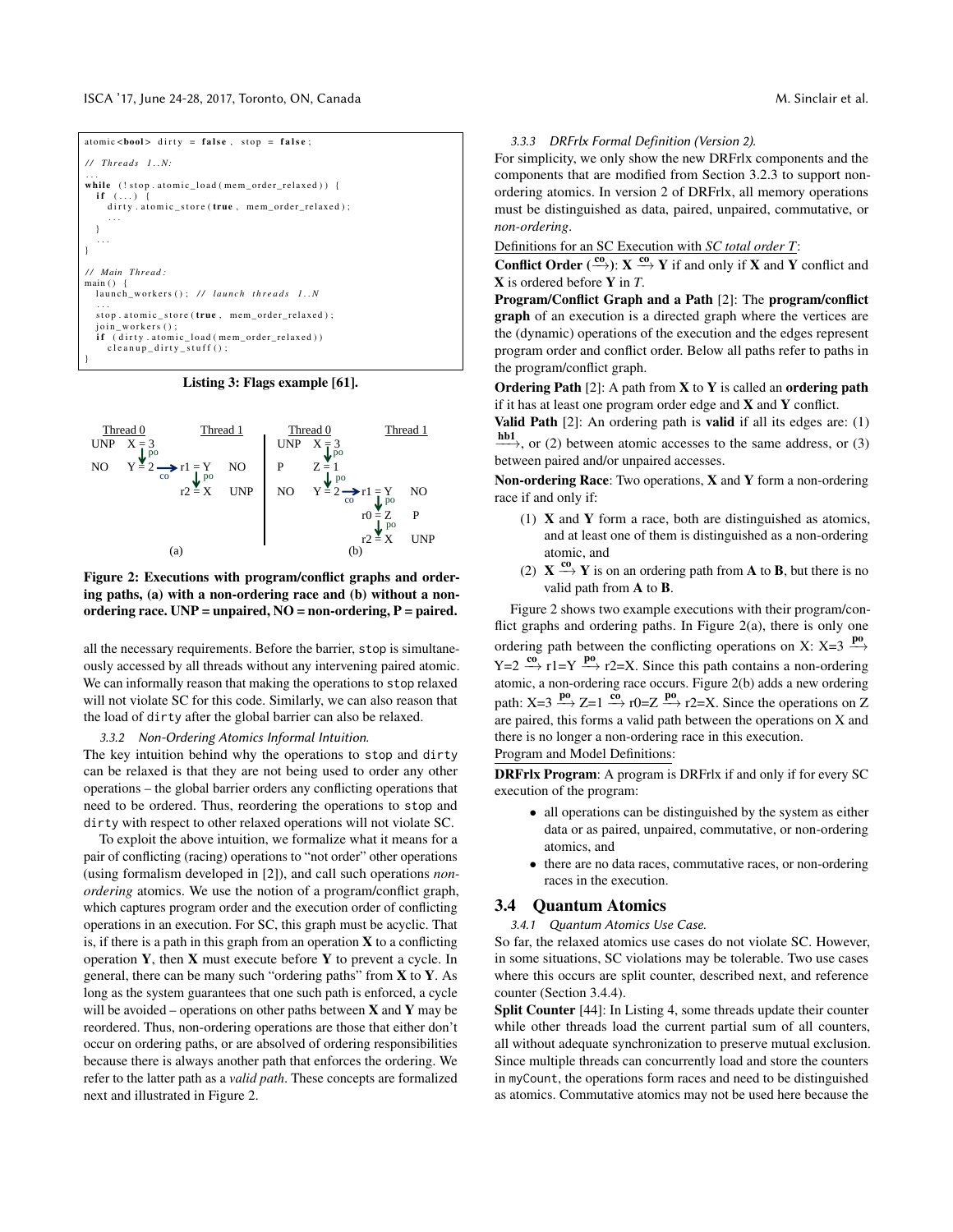<span id="page-6-1"></span>

Listing 4: Split counters example [\[44\]](#page-13-21).

return value of a racing operation is observed by other instructions in the thread. Non-ordering atomics may not be used because these operations form unique ordering paths between other racing operations. More fundamentally, relaxing these atomics can cause non-SC behavior. Even so, relaxed atomics are often used for split counter operations because developers are willing to trade off SC semantics (and precise partial sums) for improved performance [\[44\]](#page-13-21). By allowing atomics in read\_split\_counter to be reordered with both data and other atomics, Split Counter provides a fast, reasonable approximation of the current partial sum.

#### 3.4.2 Quantum Atomics Informal Intuition.

To obtain the performance benefits of relaxed atomics in Split Counter with SC-centric semantics, we define another class of relaxed atomics: *quantum atomics*. Quantum atomics can be reordered with respect to all relaxed atomics (and data). To isolate the non-SC behavior that may result from quantum relaxation, we conceptually build a new program where each quantum load returns a random, approximate value and each quantum store stores a random, approximate value. The transformed program must obey the appropriate race-free properties and appear SC. This transformation isolates the parts of the application that are not dependent on the quantum atomics from the parts that are dependent on it, thereby allowing the reasoning about the latter part in terms of SC. We refer to this transformation as the *quantum transformation*, the transformed program as the *quantum-equivalent program*, and use the term SC-centric to refer to models that provide SC semantics but only to quantumequivalent programs (with the appropriate race-free properties, formalized below).

When inspecting a quantum-equivalent program for illegal races, quantum accesses are only allowed to race with other quantum accesses. In this way, quantum differs from other types of atomics, which can safely upgrade to a stronger atomic type without introducing new races. The reason quantum accesses may not race with stronger atomic types is because the presence of a racy non-quantum access imposes constraints on the possible intermediate values of the target data in a quantum-equivalent program. These constraints may be inconsistent with the (possibly non-SC) behavior of the original program on a compliant DRFrlx system (defined in Section [3.7\)](#page-8-0).

To provide some constraint on the values of quantum operations, we impose happens-before consistency and per-location SC (sometimes referred to as cache coherence) on these operations (similar to relaxed atomics in C/C++). However, these constraints are post facto – programmers must still commit to reasoning about race-free properties and SC executions only with the quantum-equivalent programs. While it may appear bizarre and against the grain of SC to require the programmer to reason about paths taken for random values for a quantum load, it directly exploits the fact that the reason programmers want to use relaxed loads in Split Counter is that they are amenable to imprecision.

#### <span id="page-6-2"></span>3.4.3 DRFrlx Formal Definition (Version 3).

We only show the new components of DRFrlx and the components that are modified from Section [3.3.3.](#page-5-4) All memory operations must be distinguished as data, paired, unpaired, commutative, non-ordering, or *quantum*.

# Definitions for an SC Execution:

Happens-Before Consistency: A load L must always return the value of a store  $S$  to the same memory location  $M$  in the execution. It must not be the case that  $L \xrightarrow{\text{hb1}} S$  or that there exists another store S' to *M* such that  $S \xrightarrow{\text{hb1}} S' \xrightarrow{\text{hb1}} L$ .

**Per-Location SC:** There is a total order,  $T_{loc}$ , on all operations to a given memory location such that *Tloc* is consistent with happensbefore-1, and that a load L returns the value of the last store to this location before L by *Tloc*.

Quantum-Equivalent Program: We generate a quantum-equivalent program *Pq* from a program *P* as follows. Each quantum atomic load  $ri = Y$ ; in *P* is replaced with a call to a conceptual random function  $ri = random()$ ; in *Pq*. Similarly, each quantum atomic store  $Y = rj$  is replaced with a quantum store of a random value *Y = random()*. A quantum RMW's load and store are both replaced as above.

Quantum Race: Two operations, X and Y form a quantum race if and only if they form a race, either  $X$  or  $Y$  is a quantum atomic, and the other is not a quantum atomic.

### Program and Model Definitions:

DRFrlx Program: A program is DRFrlx if and only if for every SC execution of its quantum-equivalent program:

- all operations can be distinguished by the system as either data or as paired, unpaired, commutative, non-ordering, or quantum atomics, and
- there are no data races, commutative races, non-ordering races, or quantum races in the execution.

DRFrlx Model: A system obeys the DRFrlx memory model if and only if the result of every execution *E* of a DRFrlx program *P* on the system is the same as the result of an SC execution *Eq* of the quantum-equivalent program *Pq* of *P*. In addition, *E* must obey happens-before consistency and per-location SC.

#### <span id="page-6-0"></span>3.4.4 Using Quantum Atomics in RefCounter.

Reference Counter [\[61\]](#page-13-7): Quantum atomics can also be used for some reference counters. The reference counter example in Listing [5](#page-7-1) has shared global counters that are incremented and decremented by multiple threads to track the number of threads accessing shared objects. The constructor increments the shared reference counters to signify that a thread is now accessing the shared objects; similarly, the destructor decrements the counters to signify that it is no longer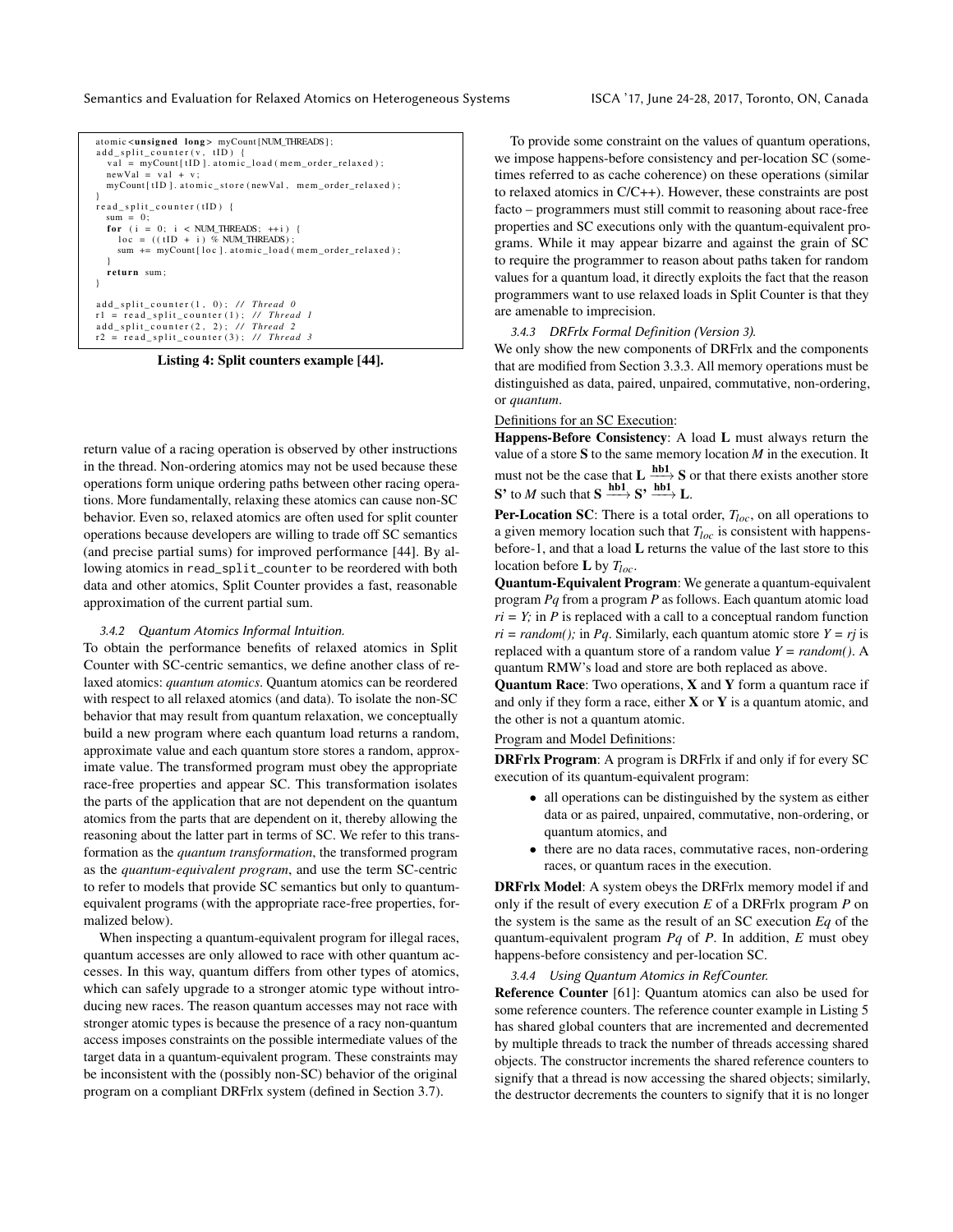<span id="page-7-1"></span>

| atomic <unsigned long=""> refcount1, refcount2;</unsigned>                                                                                                                             |
|----------------------------------------------------------------------------------------------------------------------------------------------------------------------------------------|
| // Thread 1<br>refcount1.atomic inc (mem order relaxed);<br>refcount2.atomic inc (mem order relaxed);<br>.                                                                             |
| <b>if</b> (refcount1.atomic dec(mem order relaxed) == 0)<br>mark cb ptr1 to be deleted<br><b>if</b> $(refcount2.atomic\_dec (mem-order_{relaxed}) == 0)$<br>mark cb ptr2 to be deleted |
| // Thread 2<br>refcount1.atomic inc (mem order relaxed);<br>refcount2.atomic inc (mem order relaxed);                                                                                  |
| .<br>if $(refoount2.atomic\_dec (mem-order\_relaxed) == 0)$<br>mark cb ptr2 to be deleted<br>if (refcount1.atomic dec(mem order relaxed) == $0$ )<br>mark cb_ptr1 to be deleted        |

Listing 5: Reference counter example [\[61\]](#page-13-7).

accessing the object. If this thread is the last thread accessing the shared counter, then the thread marks the object to be deleted because it is the last thread accessing it. Later, after some synchronization (e.g., a global barrier), a thread will check if the object has been marked for deletion and delete it (not shown).<sup>[6](#page-7-2)</sup>

Since multiple threads concurrently increment and decrement the reference counters, the operations need to be distinguished as atomics. Although relaxing the counter accesses can cause SC violations, like Split Counter, Reference Counter can tolerate some SC violations. For example, it does not matter whether the accesses to the set of reference counters are sequentially consistent, as long as the final decrement to each counter marks the shared object to be freed. Because of this, Reference Counter implementations often trade SC semantics for improved performance by using relaxed atomics.

DRFrlx can use quantum atomics for the increments and decrements, as long as any potentially racy accesses that delete the object are protected by some non-relaxed synchronization (e.g., a global barrier). In the quantum-equivalent program, quantum increments may write a random value and quantum decrements may return (and write) a random value. Therefore, extra care must be taken to avoid race conditions in any possible quantum-equivalent SC execution. If races in the quantum-equivalent SC executions are avoided, then DRFrlx guarantees SC execution for all non-quantum accesses and per-location SC and hb-consistency for all quantum accesses. Although this constraint can limit the use of quantum atomics, the resulting guarantees are stronger than those provided for relaxed atomics in existing consistency models.

#### 3.5 Speculative Atomics

#### <span id="page-7-0"></span>3.5.1 Speculative Atomics Use Case.

Seqlocks [\[11\]](#page-12-11): In applications where updates are infrequent, it is often safe for a thread to load shared data without acquiring a lock because usually there are no concurrent writes. In Listing [6,](#page-7-3) a reader *speculatively* loads shared data (data1, data2). If there are no concurrent writers (the common case), then the readers can safely use data1 and data2 in subsequent instructions (not shown in Listing [6\)](#page-7-3). However, the reader must reload the shared data if a writer is concurrently updating the shared data.

<span id="page-7-3"></span>atomic <unsigned > seq atomic  $\langle \text{int} \rangle$  data1, data2;  $T$  reader () {  $int$  r1,  $r2$ unsigned seq0 , seq1 ; do {  $seq0 = seq$ . atomic\_load (mem\_order\_seq\_cst);  $r1 = data1$ . atomic\_load (mem\_order\_relaxed); r2 = data2.atomic\_load (mem\_order\_relaxed);<br>seq1 = seq.atomic\_fetch\_add(0, mem\_order\_seq\_cst); } while ( ( seq0 != seq1 ) | | ( seq0 & 1) ) ; */ / u s e s r1 and r2* } void writer  $(\ldots)$  { unsigned seq0 = seq.atomic\_load(mem\_order\_seq\_cst);<br>while ((seq0 & 1) || !seq.cmp\_exchange\_weak(seq0, seq0+1)) { ; } data1.atomic\_store(..., mem\_order\_relaxed);<br>data2.atomic\_store(..., mem\_order\_relaxed); data2.atomic\_store(..., mem\_order\_relaxed);<br>seq.atomic\_store(seq0 + 2, mem\_order\_seq\_cst); }

Listing 6: Seqlocks example [\[11\]](#page-12-11).

Seqlocks uses a shared sequence number (seq) to synchronize the concurrent loads and stores to the shared data. A reader loads seq before and after the speculative data loads to check for concurrent writers. If the reader's sequence numbers do not match or are odd, then there is a concurrent writer. Writers make seq odd to indicate that an update is in progress. Once the update is complete, the writer updates seq to be the next even value.

Both data and seq must be distinguished as atomics. However, as discussed previously, requiring SC atomics unnecessarily hurts performance. The data accesses can be relaxed – the stores only race with loads and the results of racy loads get discarded, ensuring that these races do not affect the final result. The seq accesses ensure that the final data accesses whose values are used do get properly synchronized and ordered.<sup>[7](#page-7-4)</sup>

#### 3.5.2 Speculative Atomics Informal Intuition.

Although relaxing the loads to data1 and data2 may read some inconsistent, non-SC values, any misspeculated values will not be used because the sequence numbers will not match. Thus, speculatively accessing the shared data does not violate SC. The stores data1 and data2 can also be relaxed without violating SC because they only race with the misspeculated loads. To exploit this intuition, we formalize what it means for a racing access to be "speculative" and call such operations *speculative atomics*. One way to formalize this and ensure the final result is always SC is to require that values returned by racy speculative loads are never used, as in Seqlocks.<sup>[8](#page-7-5)</sup> We formalize this next.

#### 3.5.3 DRFrlx Formal Definition (Version 4).

We only show the parts that change from Section [3.4.3.](#page-6-2) All memory operations must be distinguished as data, paired, unpaired, commutative, non-ordering, quantum, or *speculative*.

Definitions for an SC Execution:

<span id="page-7-2"></span><sup>6</sup>This example differs slightly from Sutter's [\[61\]](#page-13-7) in order to emphasize the benefits of relaxation in a multi-counter context.

<span id="page-7-4"></span> $\sqrt{7}$ The reader's seq accesses can also be relaxed to acquire and release ordering, which is outside the scope of this paper (Section [7\)](#page-12-8). We note that the seq1 access uses an unusual "read-don't-modify-write" operation (instead of a plain read) to generate release semantics as explained further in [\[11\]](#page-12-11).

<span id="page-7-5"></span><sup>&</sup>lt;sup>8</sup>This concept can be generalized to allow speculative atomics to use their returned values, but only within the speculative part of the program (so they do not affect the final result). It can also be potentially generalized to "read-copy-update" patterns [\[23,](#page-13-26) [44\]](#page-13-21). We omit these generalizations for space.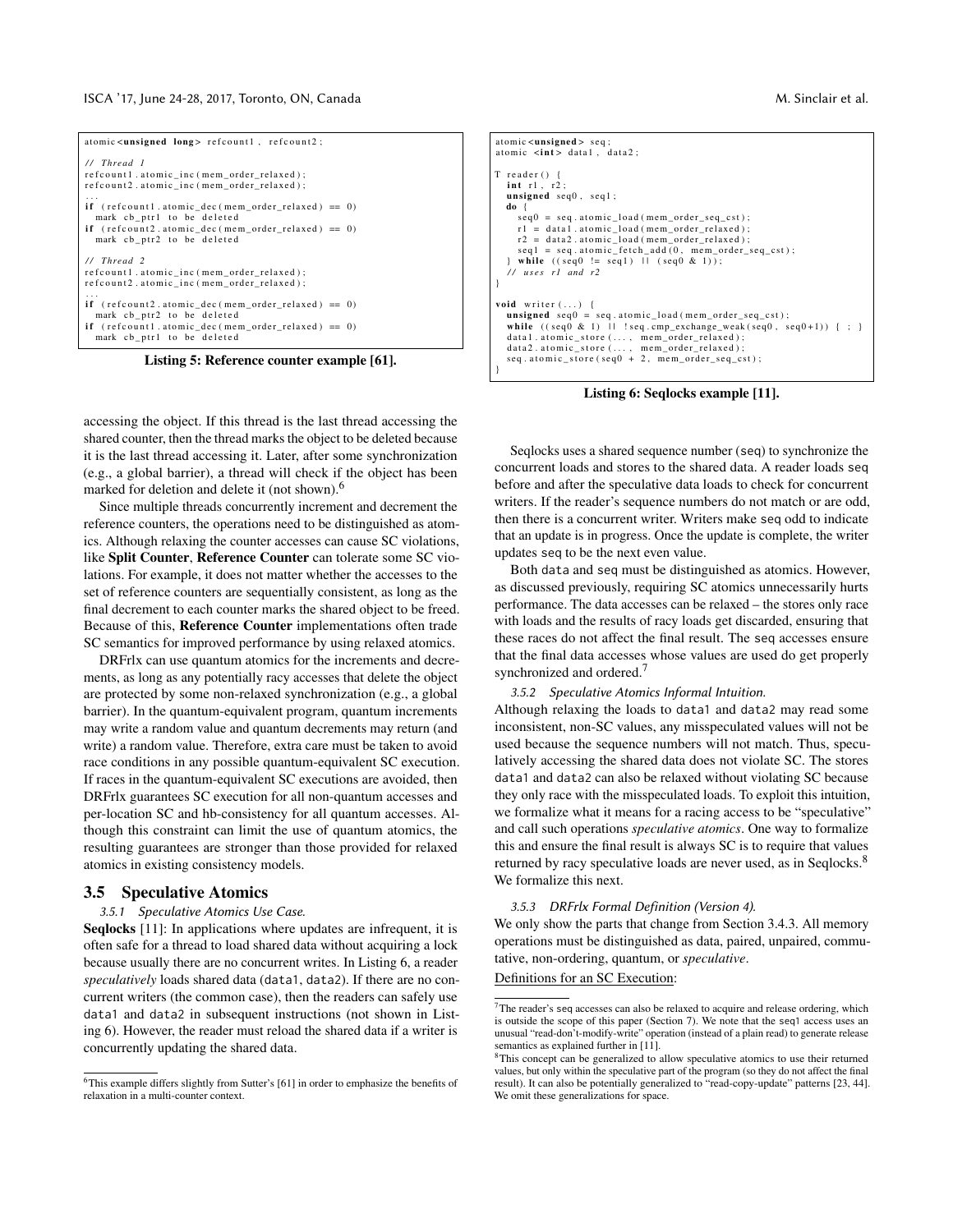**Speculative Race:** Two operations,  $X$  and  $Y$ , form a speculative race if and only if they form a race, at least one of  $X$  or  $Y$  is distinguished as a speculative atomic, and either:

- both operations are stores, or
- the result of the load is observed by another instruction in the execution (i.e., the returned value is used by another instruction in the thread).

#### Program and Model Definitions:

DRFrlx Program: A program is DRFrlx if and only if for every SC execution of its (quantum-equivalent) program:

- all operations can be distinguished by the system as either data or as paired, unpaired, commutative, non-ordering, quantum, or *speculative* atomics, and
- there are no data races, commutative races, non-ordering races, quantum races, or *speculative races* in the execution.

# 3.6 Distinguishing Memory Operations

DRFrlx requires a mechanism in the programming language for distinguishing data operations from atomics, and for distinguishing paired, unpaired, commutative, non-ordering, quantum, and speculative atomics from one another. We reuse the C++ mechanism that DRF0 already uses to distinguish data and atomics. To distinguish the different types of atomics, we introduce five new keywords, unpaired, commutative, non-ordering, quantum, and speculative, to allow programmers to identify which type of relaxed atomics they are using (analogous to how C and C++ specify relaxed atomics). In practice, for the last four categories, the distinctions are important only to enable reasoning about the correctness of the program. For system optimizations, all four can be merged into a single category of relaxed since they allow the same optimizations.

# <span id="page-8-0"></span>3.7 DRFrlx Correctness Theorem

Theorem [3.1](#page-8-1) describes a system with properties that we assert are sufficient to correctly implement DRFrlx. The system used in our evaluation conforms to these properties. Although we omit a proof for space, it follows the basic structure of DRF proofs in prior work [\[2\]](#page-12-9).

<span id="page-8-1"></span>THEOREM 3.1. *Assume a heterogeneous system is DRF1 compliant and enforces happens-before consistency and per-location SC for atomics. Assume the system additionally constrains DRFrlx's commutative, non-ordering, quantum, and speculative operation completion/propagation in the same way as data operations. Such a system is DRFrlx compliant.*

# 3.8 Formalizing DRFrlx

We formalize DRFrlx with Herd [\[6\]](#page-12-13), a tool for formalizing memory models in terms of allowed relations between memory accesses in different threads. Given a model definition and a program, Herd produces all possible executions of the program as constrained by the model, and flags any relations of interest as specified by the model (e.g., race conditions). Since Herd does not support reads/writes of random values, this model is only able to identify races in SC executions of the original program, not the quantum-equivalent program. Therefore it is not an exhaustive exploration, and some manual inspection is necessary when quantums are used. Additionally, Herd does not have a built-in way to determine if the value returned by

```
l et at –least –one a = a^* | *a
let PairedR = (Paired & R)
let PairedW = (Paired & W)
let sol = (PairedW * PairedR) & (rf | fr | co)+
let hb1 = (po + so1) +let conflict = at-least-one W & loc
let race = ( conflict & ext & ~(hb1 | hb1^{\wedge}-1) \ (IW*)
l et data-race = race & (at-least-one Data)
(* comm-pair relates any two memory operations which are pairwise
      commutative (we omit the precise definition for space) *)(*) commutative race: a race involving a commutative access where
       either a) the accesses are not pairwise commutative *)l et comm-rac e 1 = (race & (at-least -one Comm)) \ comm-pair
(*) or b) the return value of an operation is observable
let comm-race2 = (race & (at-least-one Comm)) ; (addr | data |
      ctr l )l et comm-race = comm-rac e 1 | comm-rac e 2
(* pco: program-conflict order, pcoPO: pco that contains a po edge
*)
l e t pco = ( po | co | r f | f r ) +
l e t pco−po = po | ( po ; pco ) | ( pco ; po ; pco ) | ( pco ; po )
(* opath−aloNO: ordering path with at least one NO atomic *)<br>let aloNO = (at−least−one NonOrder)
l et pcoPO-NO-pco = (\text{pcoPO} & \text{aloNO}); pco
let pco−NO−pcoPO = pco ; (pcoPO & aloNO)<br>let pcoPO−aloNO = (pcoPO & aloNO) | pcoPO−NO−pco | pco−NO−pcoPO
     opath-aloNO = pcoPO-aloNO & conflict
(*) valid ordering path 1: accesses to the same address *)let valid −pco1 = ((po | co | rf | fr) & loc)+<br>let valid −po1 = po & loc
let valid –pcoPO1 = valid –po1 | (valid –po1 ; valid –pco1) | (valid –pco1)<br>pco1 ; valid –po1 ; valid –pco1) | (valid –pco1 ; valid –po1)
pco1 ; valid −po1 ; valid −pco1) | (valid −pco1 ; valid −po1)<br>let valid −opath1 = valid −pcoPO1 & conflict
(* valid ordering path 2: Unpaired/Paired accesses *)let valid -pco2 = ((po + co + rf + fr) & (Paired + Unpaired) *()Paired + Unpaired) ) +
let valid-po2 = po & (Paired | Unpaired)*(Paired | Unpaired)<br>let valid-peoPO2 = valid-po2 | (valid-po2 ; valid-peo2) | (valid-<br>pco2 ; valid-po2 ; valid-po2 ) | (valid-peo2 ; valid-po2)
l et valid -\text{opath2} = \text{valid} - \text{proj}(20 \& \text{conflict}(* non-ordering race: there is an ordering path between two
       accesses which contains a NonOrdering edge, and there are no
       alternate valid ordering paths *)
(* note: for simpler herd construction, this relation is defined between the accesses at the ends of the ordering path *)l et non-order-race = ((race \ data-race \ comm-race) & opath-aloNO
       ) \ valid -opath1 \ valid -opath2
   quantum race: Quantum races with non-quantum *)
l et quantum-race = (race & (at-least -one Quantum)) \ (Quantum *
      Quantum )
(*) speculative race: a race involving a speculative access where
       either a) both accesses are writes *)
let speculative –race1 = (race & (at-least –one Spec) & (W * W))
(* ... or b) the racy load is observable *)<br>let speculative – race2 = (race & (at-least – one Spec)) ; (addr |
      .<br>data l ctrl)
let speculative –race = speculative –race1 | speculative –race2
let illegal −race = data −race | comm−race | non−order −race |
      quantum-race | speculative-race
(*) limit to SC executions *)\alpha cyclic (po | rf | co | fr)
(* RMWs to happen atomically *)empty \text{rm } w \& \text{ (fre ; coef)}
```
(\* Identify any races in SC executions \*)<br>flag ∼empty (illegal−race) as IllegalRace

#### Listing 7: DRFrlx's programmer-centric model in Herd: defining and identifying illegal races in a program.

a memory operation is observable by any other instruction in the thread. Therefore, for commutative and speculative atomics we approximate observability by defining it as any return value which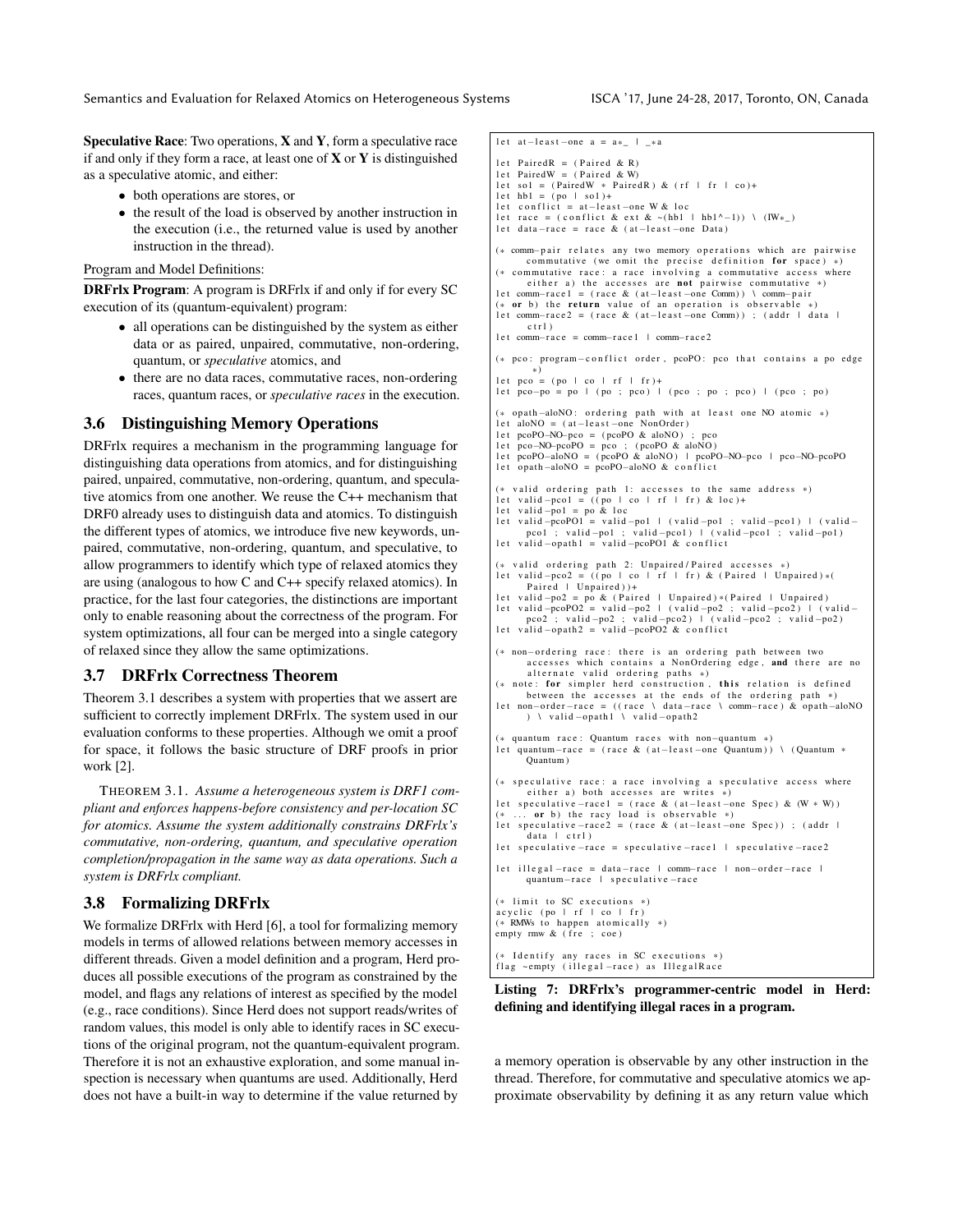(directly or indirectly) affects the address used by a future memory access, the value stored by a future memory access, or the path taken by a future branch. This is also imprecise and requires some manual inspection when using racy commutative and speculative accesses.

Our Herd evaluation consists of two models. Listing [7](#page-8-2) shows our programmer-centric model, which defines and identifies illegal races under DRFrlx. Each illegal race type is specified using terms such as the program order, modification order, and reads-from relations in a dynamic execution. Given an example program, Herd generates all possible SC executions and determines whether any illegal race conditions exist in the generated executions. We also defined a system-centric model (omitted for space) which generates all possible executions in a straightforward example DRFrlx system. This model restricts program executions in a way that preserves intuitive atomic reordering invariants. For example, successive unpaired accesses must occur in program order, paired reads may not be reordered with subsequent memory accesses, and paired writes may not be reordered with prior memory accesses. Using this model we can determine whether a program can exhibit non-SC behavior on such a system.

We created numerous litmus tests to stress our models. These include the use cases in Table [1,](#page-3-2) incorrectly labeled versions of these use cases, and various other tests designed to stress various racy and non-racy patterns. Although we omit detailed results for space, for all litmus tests, the programmer-centric model correctly identifies races in the SC execution, and the system-centric model can only produce non-SC executions when the model allows it (i.e., when there is an illegal race or when quantum atomics are used).

# 4 METHODOLOGY

Our work is influenced by previous work on DeNovo [\[21,](#page-13-27) [37,](#page-13-28) [53,](#page-13-22) [59,](#page-13-29) [60\]](#page-13-30). We leverage the project's existing infrastructure [\[53\]](#page-13-22) and extend it to support relaxed atomics and the DRFrlx memory model.

#### 4.1 Baseline Heterogeneous Architecture

We model a tightly coupled CPU-GPU architecture with a unified shared memory address space and coherent (conventional GPU or DeNovo style) caches, using methodology similar to other work (e.g., [\[53\]](#page-13-22)). The system connects all CPU cores and GPU Compute Units (CUs) via an interconnection network. Like prior work, each CPU core and each GPU CU (analogous to an NVIDIA SM) is on a separate network node. Each network node has an L1 cache (local to the CPU core or GPU CU), a bank of the shared L2 cache (logically shared by all CPU cores and GPU CUs), and a scratchpad [\[37\]](#page-13-28).

### 4.2 Simulation Environment and Parameters

We simulate the above architecture using an integrated CPU-GPU simulator built from the Simics full-system functional simulator to model the CPUs, the Wisconsin GEMS memory timing simulator [\[43\]](#page-13-31), and GPGPU-Sim v3.2.1 [\[8\]](#page-12-14) to model the GPU (the GPU is similar to an NVIDIA GTX 480). The simulator also uses Garnet [\[5\]](#page-12-15) to model a 4x4 mesh interconnect with a GPU CU or a CPU core at each node. We use CUDA 3.1 [\[47\]](#page-13-32) since this is the latest version of CUDA that is fully supported in GPGPU-Sim. Table [2](#page-9-1) summarizes the key system parameters. Additionally, we assume support for performing atomics at the L1 (DeNovo) and L2 (GPU coherence).

<span id="page-9-1"></span>

| <b>CPU</b> Parameters                |                           |  |  |  |
|--------------------------------------|---------------------------|--|--|--|
| Frequency                            | $2$ GHz                   |  |  |  |
| Cores                                |                           |  |  |  |
| <b>GPU Parameters</b>                |                           |  |  |  |
| Frequency                            | $700$ MHz                 |  |  |  |
| <b>CUs</b>                           | 15                        |  |  |  |
| <b>Memory Hierarchy Parameters</b>   |                           |  |  |  |
| L1 size (8 banks, 8-way assoc.)      | 32 KB                     |  |  |  |
| L <sub>2</sub> size (16 banks, NUCA) | 4 MB                      |  |  |  |
| Store buffer size                    | 128 entries               |  |  |  |
| <b>L1 MSHRs</b>                      | 128 entries               |  |  |  |
| L1 hit latency                       | 1 cycle                   |  |  |  |
| Remote L1 hit latency                | $35 - 83$ cycles          |  |  |  |
| L2 hit latency                       | $\overline{29-61}$ cycles |  |  |  |
| Memory latency                       | $197 - 261$ cycles        |  |  |  |

Table 2: Simulated heterogeneous system parameters.

<span id="page-9-2"></span>

| <b>Benchmark</b>          | Input                     | <b>Atomic Types</b> |  |  |  |
|---------------------------|---------------------------|---------------------|--|--|--|
| <b>Microbenchmarks</b>    |                           |                     |  |  |  |
| Hist $(H)[\overline{50}]$ | 256 KB, 256 bins          | Commutative         |  |  |  |
| Hist global (HG)[50]      | 256 KB, 256 bins          | Commutative         |  |  |  |
| HG-Non-Order (HG-NO)      | 256 KB, 256 bins          | Non-Ordering        |  |  |  |
| Flags[61]                 | 90 Thread Blocks          | Commutative,        |  |  |  |
|                           |                           | Non-Ordering        |  |  |  |
| SplitCounter (SC)[44]     | 112 Thread Blocks         | Ouantum             |  |  |  |
| RefCounter (RC)[61]       | 64 Thread Blocks          | Quantum             |  |  |  |
| Seglocks (SEO)[11]        | 512 Thread Blocks         | Speculative         |  |  |  |
| <b>Benchmarks</b>         |                           |                     |  |  |  |
| UTS[32, 48]               | 16K nodes                 | Unpaired            |  |  |  |
| <b>BC[18]</b>             | rome99 (1), nasa1824 (2), | Commutative.        |  |  |  |
|                           | $ex33(3)$ , c-22 $(4)$    | Non-Ordering        |  |  |  |
| PageRank (PR)[18]         | $c-37$ (1), $c-36$ (2)    | Commutative         |  |  |  |
|                           | $ex3(3)$ , c-40(4)        |                     |  |  |  |

Table 3: Benchmarks, input sizes, and relaxed atomics used.

Our energy model uses GPUWattch [\[40\]](#page-13-33) for the GPU CUs and McPAT v1.1 [\[41\]](#page-13-34) for the NoC energy measurements (our architecture more closely resembles a multicore NoC than GPUWattch's NoC). We do not model the CPU core or CPU L1 energy since the CPU is only functionally simulated and not the focus of this work.

#### <span id="page-9-3"></span>4.3 Configurations

We evaluate all combinations of a traditional GPU and the DeNovo coherence protocols with the DRF0, DRF1, and DRFrlx memory models. We use the following abbreviations to refer to these combinations: *GD0* = GPU+DRF0; *GD1* = GPU+DRF1; *GDR* = GPU+DRFrlx; *DD0* = DeNovo+DRF0; *DD1* = DeNovo+DRF1; and *DDR* = DeNovo+DRFrlx.

#### <span id="page-9-0"></span>4.4 Benchmarks

We evaluate the effectiveness of relaxed atomics on heterogeneous CPU-GPU systems with a mix of microbenchmarks (based on the examples discussed in Section [3\)](#page-3-7) and benchmarks, summarized in Table [3.](#page-9-2) For all benchmarks, we found that that the CUDA compiler would put as much independent computation as possible between atomics. Although this optimization makes sense for current GPUs, where atomics are infrequent, it also prevents some relaxed atomics from being overlapped. Thus, we wrote hand-optimized assembly to increase the overlap of relaxed atomics by grouping atomics together.

The microbenchmarks represent the use cases we obtained from developers. Historically, relaxed atomics are necessary to obtain high performance for these applications. We designed these microbenchmarks to stress the benefit that relaxed atomics could provide from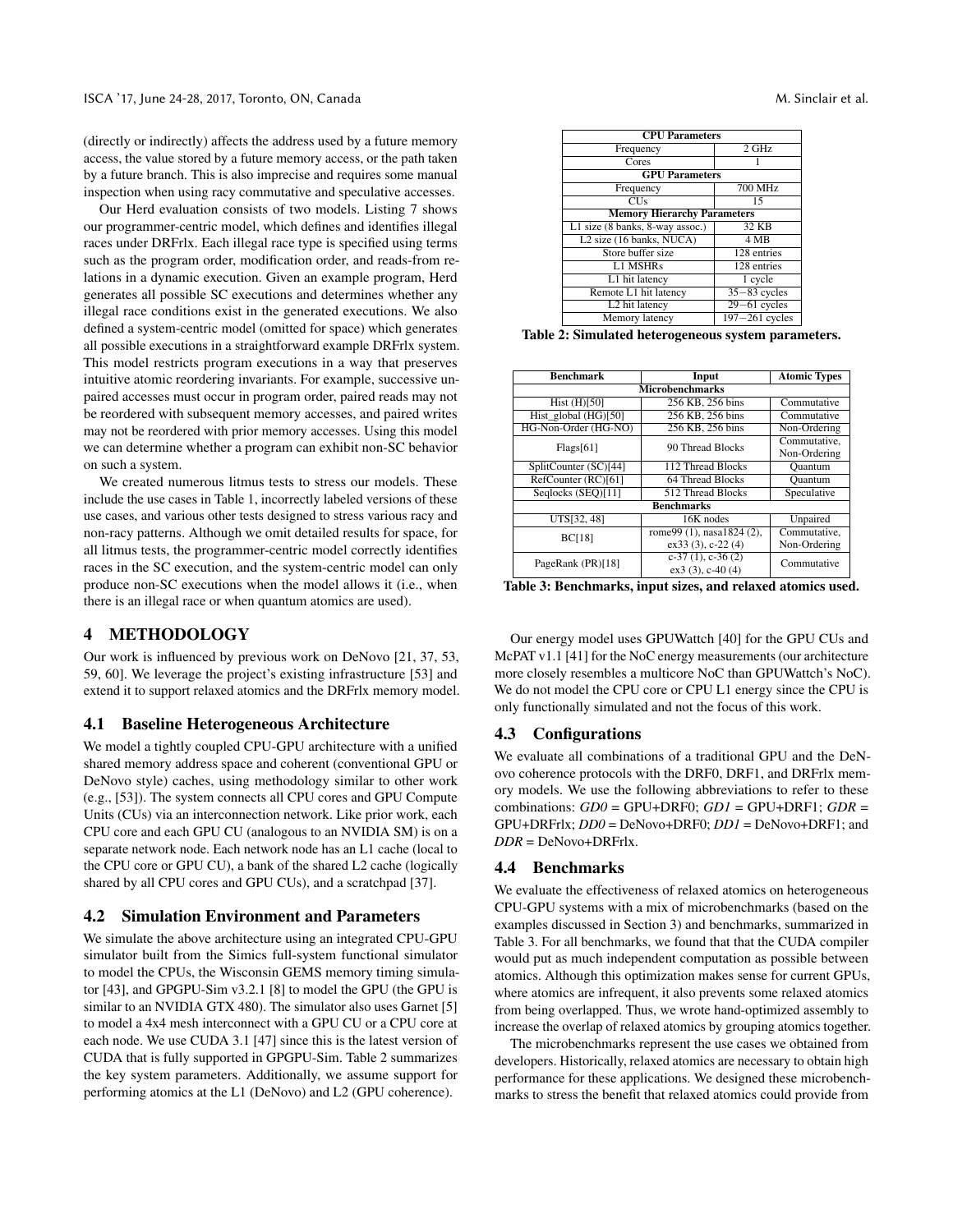<span id="page-10-1"></span>

| Benefit                                        | DRF0 | DRF1<br>(if unpaired) | <b>DRFrlx</b><br>(if unpaired or relaxed) |  |  |
|------------------------------------------------|------|-----------------------|-------------------------------------------|--|--|
| Avoid cache invalidations<br>at atomic loads   |      |                       |                                           |  |  |
| Avoid store buffer flushes<br>at atomic stores |      |                       |                                           |  |  |
| Overlap atomics in<br>the memory system        |      |                       |                                           |  |  |
| -----<br>$\sim$                                |      |                       |                                           |  |  |

Table 4: Benefits of DRF0, DRF1, and DRFrlx.

overlapping atomics in the memory system – although relaxed atomics can also benefit from reusing data, the microbenchmarks have very few global data operations. We use a histogram [\[50\]](#page-13-12) for the Event Counters example, and created several variants to highlight different types of access patterns. In Hist (H), each thread locally bins its values in the scratchpad before updating the shared global histogram once all its data has been binned. To model high contention, Hist\_global (HG) performs all updates on the shared global histogram instead of locally binning its values first. Unlike H and HG, HG-Non-Order (HG-NO) reads the final values of the histogram bins, like the bottom of Listing [2.](#page-4-2) To examine how this part of the Event Counter performs, we do not include the update portion (i.e., the HG portion) in its results.

Although omitted for space, we examined different levels of contention and number of bins for the histogram applications. More bins and reduced contention improve performance for all configurations, but did not change the observed trends. We wrote the remainder of the microbenchmarks based on the code listings in Section [3.](#page-3-7)

For the full benchmarks, we first identified which (standard) GPGPU benchmarks [\[16,](#page-13-8) [18](#page-13-9)[–20,](#page-13-35) [25,](#page-13-10) [31,](#page-13-36) [47,](#page-13-32) [48,](#page-13-11) [52,](#page-13-13) [57,](#page-13-14) [58\]](#page-13-37) use atomics and categorized them, focusing on the 12 benchmarks that use relaxed atomics. We use the two benchmarks from Figure [1](#page-1-1) that obtain the highest max speedups: BC and PageRank. In addition, we chose UTS, which is representative of future workloads that perform dynamic load balancing. Unlike the microbenchmarks, these benchmarks benefit from overlapping relaxed atomics, reusing data that would invalidated by SC atomics, and avoiding store buffer flushes. UTS uses unpaired atomics, similar to the Work Queue example, while BC and PageRank use commutative and non-ordering atomics. For BC and PageRank, we studied 33 Matrix Market graphs [\[22\]](#page-13-38) and show results for four representative graphs.

# 5 QUALITATIVE ANALYSIS

In CPUs, the main benefit for relaxed atomics is overlapping relaxed atomics in the memory system. Unlike multicore CPUs, heterogeneous systems largely use simple, software-based coherence protocols. As a result, relaxed atomics allow heterogeneous systems to reuse data across synchronization points by avoiding full cache invalidations on atomic loads and avoiding store buffer flushes on atomic stores. Table [4](#page-10-1) qualitatively compares DRF0, DRF1, and DRFrlx.

DRF0 vs. DRF1: DRF0 treats all atomics as paired, so they cannot be overlapped, must invalidate all valid data on atomic loads, and must flush the store buffer on atomic stores. By distinguishing unpaired from paired atomics, DRF1 does not need to invalidate valid data or flush the store buffer on an unpaired atomic, which reduces overhead and improves valid data reuse compared to DRF0.

DRF1 vs. DRFrlx: Although DRF1 provides several benefits over DRF0, it does not allow atomics to be overlapped. DRFrlx improves

<span id="page-10-2"></span>

Figure 3: Results for all microbenchmarks, normalized to *GD0*.

performance and memory-level parallelism over DRF1 by allowing relaxed atomics to be overlapped in the memory system.

GPU coherence vs. DeNovo: The choice of coherence protocol also affects performance. Since DeNovo obtains ownership for written data and atomics, it can reuse them for all three consistency models. Obtaining ownership also allows DeNovo's L1 MSHRs to locally coalesce multiple requests for the same address, which reduces network traffic, improves performance, and allows DeNovo with DRFrlx to quickly service many overlapped atomic requests. However, obtaining ownership can hurt performance if an address is highly contended because DeNovo may have to get ownership from a remote L1. Conversely, GPU coherence writes through all dirty data to the LLC on a store buffer flush. Thus, relaxed atomics are important because they allow GPU coherence to avoid flushing the store buffer. GPU coherence also performs all atomic operations at the LLC. As a result, it never needs to go to a remote core for ownership. Although this may help for addresses where reuse is unlikely (e.g., highly contended or sparsely accessed addresses), GPU coherence also cannot coalesce multiple atomic requests for the same address. This exacerbates LLC contention for applications with large amounts of atomic parallelism.

# <span id="page-10-0"></span>6 RESULTS

Figures [3](#page-10-2) and [4](#page-11-0) show results (normalized to the GD0 configuration) for the microbenchmarks and benchmarks, respectively, for all 6 configurations (Section [4.3\)](#page-9-3). Parts (a) and (b) of the figures show the execution time and energy consumption, respectively. Energy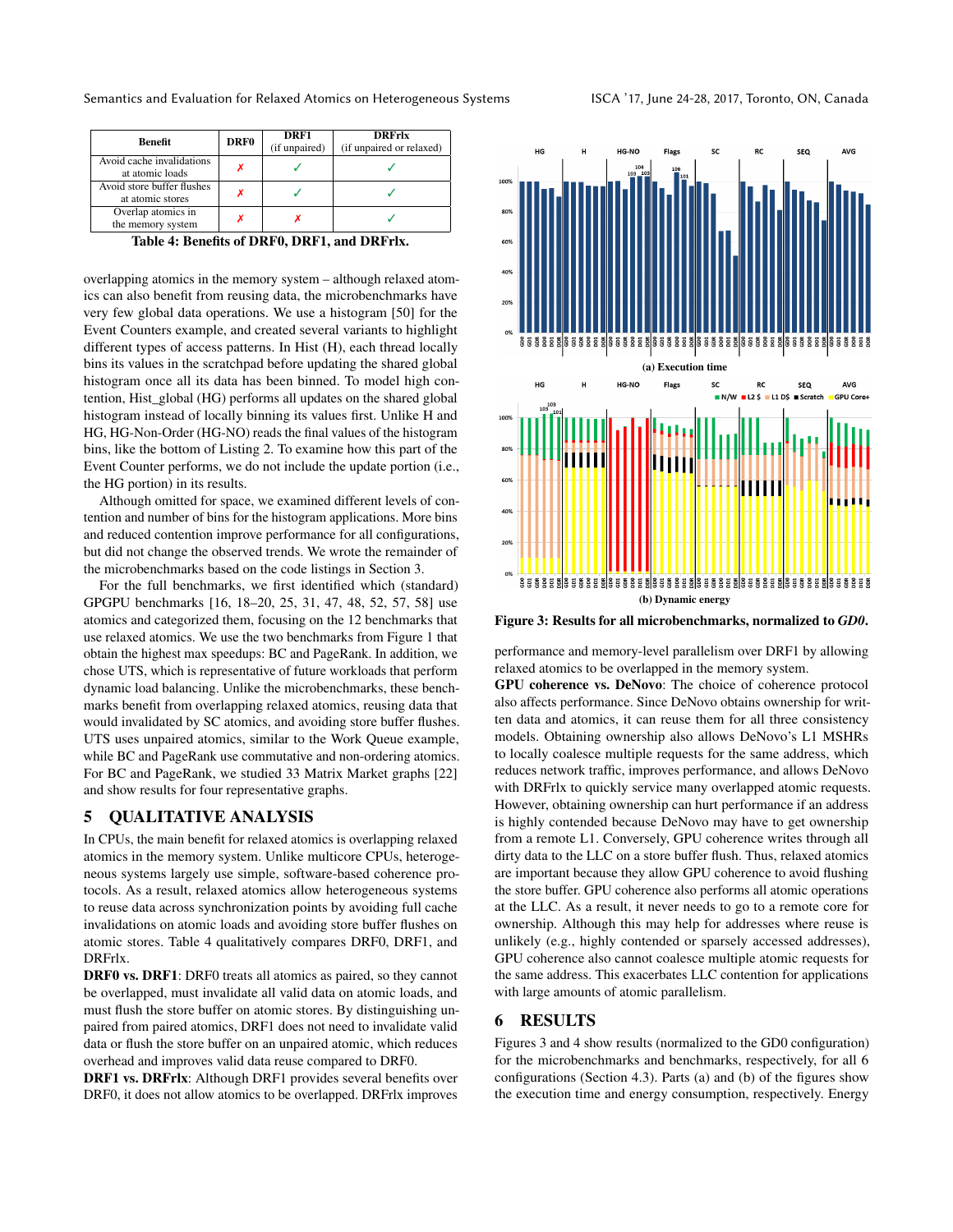<span id="page-11-0"></span>

Figure 4: Results for all benchmarks, normalized to *GD0*.

is divided into multiple components based on the source of energy: GPU core+, $9$  scratchpad, L1, L2, and network.

Our experiments show mixed results for the effectiveness of DRF1 and DRFrlx over DRF0. For the microbenchmarks, DRF1 and DRFrlx provide small benefits: on average, DRFrlx reduces execution time by 6% for GPU coherence and 10% for DeNovo; DRF1's average benefits are negligible. Of the microbenchmarks, relaxed atomics help the most for SC, RC, and SEQ: up to 13% reduction in execution time for GPU coherence and 25% for DeNovo, compared to DRF0. For BC and PR, the benefits of DRF1 are higher, depending on the graph (up to 49% for GD1 and 53% for DD1 compared to GD0 and DD0, respectively). DRFrlx further reduces execution time for several BC and PR graphs (up to 29% for DDR and 37% for GDR compared to DD1 and GD1, respectively). In most cases, DeNovo's ability to reuse data and atomics also improves energy compared to GPU. However, accessing data remotely sometimes increases DeNovo's energy (e.g., HG). Comparing the interaction between the different protocols and consistency models, we find (as also shown in past work) that DD0 generally provides improved or comparable performance relative to GD0, except for HG-NO, Flags, and PR-1. As we weaken the memory models, the gap between DeNovo and GPU coherence stays roughly the same. On average, DeNovo reduces execution time by 14% for DRF0, 14% for DRF1, and 12% for DRFrlx and energy by 16%, 18%, and 18%.

# 6.1 DRF0 vs. DRF1

DRF1's unpaired atomics can improve performance by avoiding the store buffer flushes and self-invalidations associated with paired synchronization writes and reads. However, since the microbenchmarks have few data accesses, DRF1 has little impact on them. Unlike the microbenchmarks, the full-sized benchmarks are able to benefit from DRF1. DRF1 reduces UTS's execution time by 6%, relative to GD0, by increasing data reuse, although DD1 does not reduce execution time compared to DD0 because DD0 already obtains ownership for the data. However, using unpaired atomics removes DRF0's ordering constraints and increases the rate at which atomics load a polled value, increasing UTS's energy. BC and PR benefit the most from DRF1 because they have frequent relaxed atomics and high levels of data reuse – avoiding cache invalidations in DRF1 increases their data reuse compared to DRF0. On average, DRF1 reduces BC's execution time by 18% for DeNovo (16% for GPU) and energy by 17% for DeNovo (12% for GPU). Across all the benchmarks and microbenchmarks, DRF1 reduces DeNovo's (GPU's) execution time by 11% (11%) and energy by 12% (10%).

# 6.2 DRF1 vs. DRFrlx

DRFrlx allows relaxed atomics to be overlapped in the memory system, which increases memory-level parallelism over DRF1. All microbenchmarks except H and HG-NO with DDR see some benefit from this, although the benefit is sometimes small due to increased contention. Since H locally bins its data before updating the global histogram, it has few atomics to overlap, while HG-NO with DDR suffers from the overhead of obtaining ownership from a remote core. Conversely, obtaining ownership for atomics enables DeNovo to reuse them and often improves performance. As a result, DDR reduces SC, RC, and SEQ's execution time by 25%, 14%, and 14%, respectively, compared to DD1. As expected, DRFrlx does not affect UTS's execution time, because UTS uses unpaired atomics. However, BC and PR see benefits from DRFrlx (up to 29% reduction in execution time for DDR and 37% for GDR compared to DD1 and GD1, respectively). PR benefits more than BC because it does not have as many control and data dependencies as BC, although in PR-3 the added contention increases execution time. In general, DRFrlx does not improve energy because the overhead from the increased memory contention cancels out the additional reuse benefits. On average DRFrlx reduces DeNovo's (GPU coherence's) execution time by 7% (9%) and provides the same energy efficiency as DRF1.

# 6.3 DeNovo vs. GPU Coherence

Obtaining ownership for written data and atomics allows DeNovo to reuse them regardless of consistency model. Normally this is beneficial, but in some cases the overhead of accessing data remotely increases execution time (PR-1, HG-NO, Flags) and energy (HG). However, obtaining ownership usually helps and on average DD0 reduces execution time by 14% and energy by 16% compared to GD0. DRF1 allows reuse of valid data across unpaired atomics and avoids excessive store buffer flushes. Increased reuse helps GD1 for all of the full-sized benchmarks, especially BC, which has lots of potential data reuse. However, GPU coherence cannot reuse atomics, which is why DD1 still outperforms GD1. On average DD1 reduces execution time by 14% and energy by 18% compared to GD1. By overlapping the relaxed atomics, GDR is able to hide the latency of

<span id="page-11-1"></span><sup>9</sup>GPU core+ includes the instruction cache, constant cache, register file, SFU, FPU, scheduler, and the core pipeline.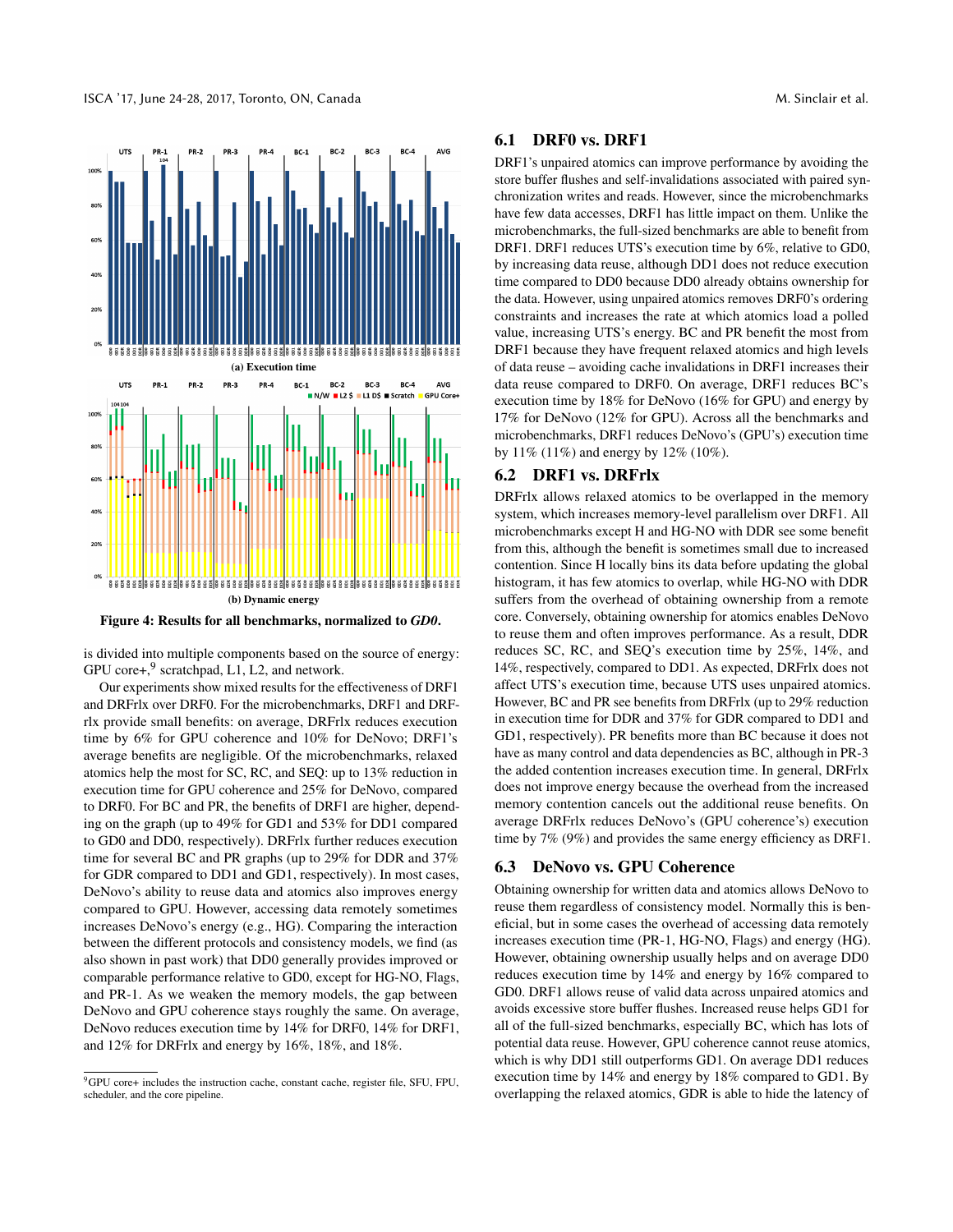performing the atomics at the L2. This helps GPU coherence overcome its inability to reuse atomics and provide similar performance to DeNovo with DRFrlx for some benchmarks. However, in many other cases (PR-3, BC 1-4, HG, SC, RC, SEQ), DeNovo provides additional benefits with DRFrlx by coalescing atomics in the L1 MSHR, which filters requests, reduces traffic, and allows DeNovo to support a higher atomic access bandwidth. On average DDR reduces execution time by 12% and energy by 18% over GDR.

# <span id="page-12-8"></span>7 RELATED WORK

The HSA, HRF, and OpenCL memory models seek to mitigate the overhead of atomics with another construct: scoped synchronization [\[9,](#page-12-0) [26,](#page-13-3) [32,](#page-13-4) [33,](#page-13-1) [38\]](#page-13-5). These models allow the programmer to distinguish some atomics as having local scope (vs. global scope) while retaining SC semantics. However, scoped synchronization based models do not address the overheads for globally scoped synchronization. Additionally, previous work has shown that with an appropriate coherence protocol (e.g., the DeNovo protocol), scopes are not worth the added complexity to the memory model [\[7,](#page-12-12) [53\]](#page-13-22).

Other work has tried to improve support for relaxed atomics in C, C++, Java, HSA, HRF, and OpenCL [\[9,](#page-12-0) [26,](#page-13-3) [33,](#page-13-1) [35,](#page-13-39) [36,](#page-13-15) [39,](#page-13-40) [49\]](#page-13-16). We take a different approach, motivated by how developers use relaxed atomics in heterogeneous systems, and extend the existing DRF memory models to incorporate these use cases with SC-centric guarantees. Previous work has also examined how applications with relaxed atomics behave on various multicore CPUs with weak memory models [\[30,](#page-13-41) [51\]](#page-13-42) and GPUs [\[55,](#page-13-43) [56\]](#page-13-44). This work demonstrates the difficulty in correctly synchronizing applications, which further motivates designing simpler, SC-centric consistency models.

This paper focuses on memory\_order\_relaxed. However, some applications use other relaxed memory orderings such as the release and acquire memory orderings. For example, Seqlocks' reader-side seq accesses can use release-acquire ordering [\[11\]](#page-12-11). Since these memory orderings are not our focus, we do not explore them in this paper. However, *PLpc*'s [\[2,](#page-12-9) [27\]](#page-13-45) unessential operations and loop reads/writes could be used to ensure SC for some of these applications.

Memory\_order\_consume can improve performance compared to memory\_order\_acquire by relaxing the ordering of subsequent memory accesses with respect to the consume operation [\[45\]](#page-13-46). Consume provides some similar relaxations to quantum, but allows less reorderings because it relies on dependencies for ordering. Moreover, it is hard for compilers to correctly identify dependence ordering [\[45\]](#page-13-46) and the C++17 standard advises against its use [\[54\]](#page-13-23).

Coup also exploits commutativity to improve performance of updates to shared data [\[63\]](#page-13-47). Although our work also exploits commutativity, Coup focuses on how to efficiently support commutative operations in the coherence protocol, whereas we created a new memory model that provides more robust semantics for several classes of atomic operations, not just commutative atomics.

# 8 CONCLUSION

Despite more than a decade of research, no acceptable semantics for relaxed atomics have been found. Unlike previous work, which tries to formalize the semantics by prohibiting "out-of-thin-air" executions, we focus on how developers want to use relaxed atomics in heterogeneous systems. After examining numerous GPGPU benchmarks and reaching out to vendors, developers, and researchers, we identified five use cases: unpaired, commutative, non-ordering,

quantum, and speculative. Next, we designed a new memory model, DRFrlx, that extends DRF0 and DRF1 to provide SC-centric semantics for these use cases. Finally, we evaluate relaxed atomics in heterogeneous CPU-GPU systems for these use cases. Compared to DRF0, we find that DRF1 and DRFrlx provide small benefits for all benchmarks except SplitCounter, RefCounter, Seqlocks, BC, and PageRank; BC and PageRank benefit significantly from DRF1 (up to 53% execution time reduction) and see additional benefits from DRFrlx (up to 37% execution reduction compared to DRF1). Our results also show that the recently proposed DeNovo coherence protocol outperforms a conventional GPU coherence protocol, regardless of memory model: on average DeNovo reduces execution time over GPU coherence by 14%, 14%, and 12% and energy by 16%, 18%, and 18% for DRF0, DRF1, and DRFrlx, respectively.

# ACKNOWLEDGMENTS

This work was supported in part the National Science Foundation under grants CCF 13-02641 and CCF 16-19245 and by the Center for Future Architectures Research (C-FAR), one of the six centers of STARnet, a Semiconductor Research Corporation program sponsored by MARCO and DARPA. We are grateful to Brad Beckmann, Paul Blinzer, Hans Boehm, Olivier Giroux, Doug Lea, Paul McKenney, Hakan Persson, Marc Snir, and Dmitry Vyukov for helping us identify uses of relaxed atomics and/or offering feedback that improved the quality of this paper.

# **REFERENCES**

- <span id="page-12-1"></span>[1] Sarita Adve and Mark Hill. 1990. Weak Ordering – A New Definition. In *Proceedings of the 17th Annual International Symposium on Computer Architecture*.
- <span id="page-12-9"></span>[2] Sarita V. Adve. 1993. *Designing Memory Consistency Models for Shared-Memory Multiprocessors*. Ph.D. Dissertation. University of Wisconsin, Madison.
- <span id="page-12-3"></span>Sarita V. Adve and Hans-J. Boehm. 2010. Memory Models: A Case for Rethinking Parallel Languages and Hardware. *Communications of the ACM* (August 2010), 90–101.
- <span id="page-12-10"></span>[4] S. V. Adve and M. D. Hill. 1993. A Unified Formalization of Four Shared-Memory Models. *TPDS*, Article 6 (June 1993), 613-624 pages.
- <span id="page-12-15"></span>[5] N. Agarwal, T. Krishna, Li-Shiuan Peh, and N.K. Jha. 2009. GARNET: A Detailed On-chip Network Model Inside a Full-system Simulator. In *IEEE International Symposium on Performance Analysis of Systems and Software*.
- <span id="page-12-13"></span>[6] Jade Alglave, Luc Maranget, and Michael Tautschnig. 2014. Herding Cats: Modelling, Simulation, Testing, and Data Mining for Weak Memory. *ACM Transactions on Programming Languages and Systems* 36, 2, Article 7 (July 2014), 7:1–7:74 pages.
- <span id="page-12-12"></span>[7] Johnathan Alsop, Bradford Beckmann, Marc Orr, and David Wood. 2016. Lazy Release Consistency for GPUs. In *Proceedings of the 49th International Symposium on Microarchitecture*.
- <span id="page-12-14"></span>[8] Ali Bakhoda, George L. Yuan, Wilson W. L. Fung, Henry Wong, and Tor M. Aamodt. 2009. Analyzing CUDA Workloads Using a Detailed GPU Simulator. In *IEEE International Symposium on Performance Analysis of Systems and Software*.
- <span id="page-12-0"></span>[9] Mark Batty, Alastair F. Donaldson, and John Wickerson. 2016. Overhauling SC Atomics in C11 and OpenCL. In *Proceedings of the 43rd Annual ACM SIGPLAN-SIGACT Symposium on Principles of Programming Languages*. 634–648.
- <span id="page-12-4"></span>[10] Mark Batty, Kayvan Memarian, Kyndylan Nienhuis, Jean Pichon-Pharabod, and Peter Sewell. 2015. The Problem of Programming Language Concurrency Semantics. In *Programming Languages and Systems*. Lecture Notes in Computer Science, Vol. 9032. 283–307.
- <span id="page-12-11"></span>[11] Hans-J. Boehm. 2012. Can Seqlocks Get Along with Programming Language Memory Models?. In *Proceedings of the 2012 ACM SIGPLAN Workshop on Memory Systems Performance and Correctness*. 12–20.
- <span id="page-12-6"></span>[12] Hans-J. Boehm. 2013. N3710: Specifying the absence of "out of thin air" results (LWG2265). (2013).
- <span id="page-12-7"></span>[13] Hans-J. Boehm. 2013. N3786: Prohibiting "out of thin air" results in C++14.  $(2013)$
- <span id="page-12-2"></span>[14] Hans-J. Boehm and Sarita V. Adve. 2008. Foundations of the C++ Concurrency Memory Model. In *Proceedings of the 29th ACM SIGPLAN Conference on Programming Language Design and Implementation*. 68–78.
- <span id="page-12-5"></span>[15] Hans-J. Boehm and Brian Demsky. 2014. Outlawing Ghosts: Avoiding Out-ofthin-air Results. In *Proceedings of the Workshop on Memory Systems Performance*